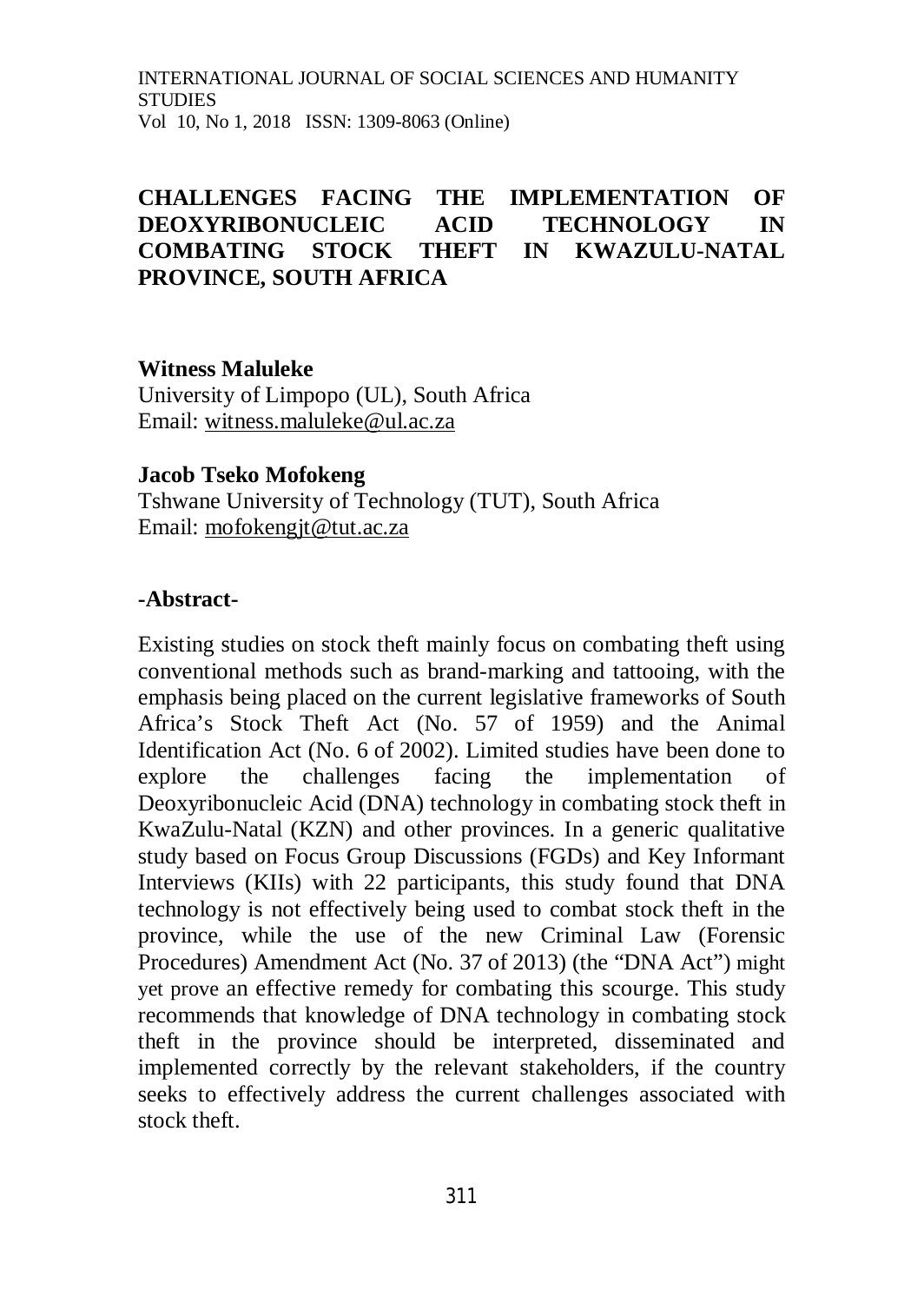**Key Words:** DNA technology, KwaZulu-Natal, South Africa, stock theft

## **JEL Classification: Q55**

## **INTRODUCTION**

According to the television programme *Leihlo La Sechaba* of South African Broadcasting Corporation [SABC] 2 (2017:np), the Animal Genetics Division of Animal Research Council (AGD ARC) has hired many bright young scientists to help police investigations into stock theft in South Africa. Shoni Zwane [junior researcher, AGD of ARC] (S.a) (in SABC 2, 2017:np) confirms that stock theft is prevalent in this country: In 2016, they analysed about 500 cases. She explained that although individual stock thieves continue to steal livestock (i.e. cattle), her organisation is helping to combat this crime using DNA technology. Zwane (S.a) (in SABC 2, 2017:np) warns: "If criminals (stock thieves) think that nothing can be done with stock theft cases, they must know that we use DNA and it cannot be forged, each individual (i.e. animal and human) consists of unique DNA, therefore we use it to trace the lineage of stolen livestock, to be able to arrest the responsible criminals."

These scientists are able to trace the origins of livestock, such as cows, using DNA. As Zwane explains [S.a] (in SABC 2, 2017:np): "If a criminal steal[s] and slaughter[s] a cow, the police will go to the crime scene to bring samples and if, during the act, a suspect had blood on their clothes or they find meat in their fridge or cooked, they [the police] just have to bring the meat to our laboratory."

Stock theft has broader implications than the mere loss of animals - it also affects food security. Through the use of DNA microsatellite marker technology, the AGD of ARC has managed to resolve the problem of establishing the identity of lost or slaughtered livestock, livestock paternity in ownership dispute cases, and uncertainty regarding the origins of meat products. Although some cases remain unsolved, those that are reported and investigated have led to an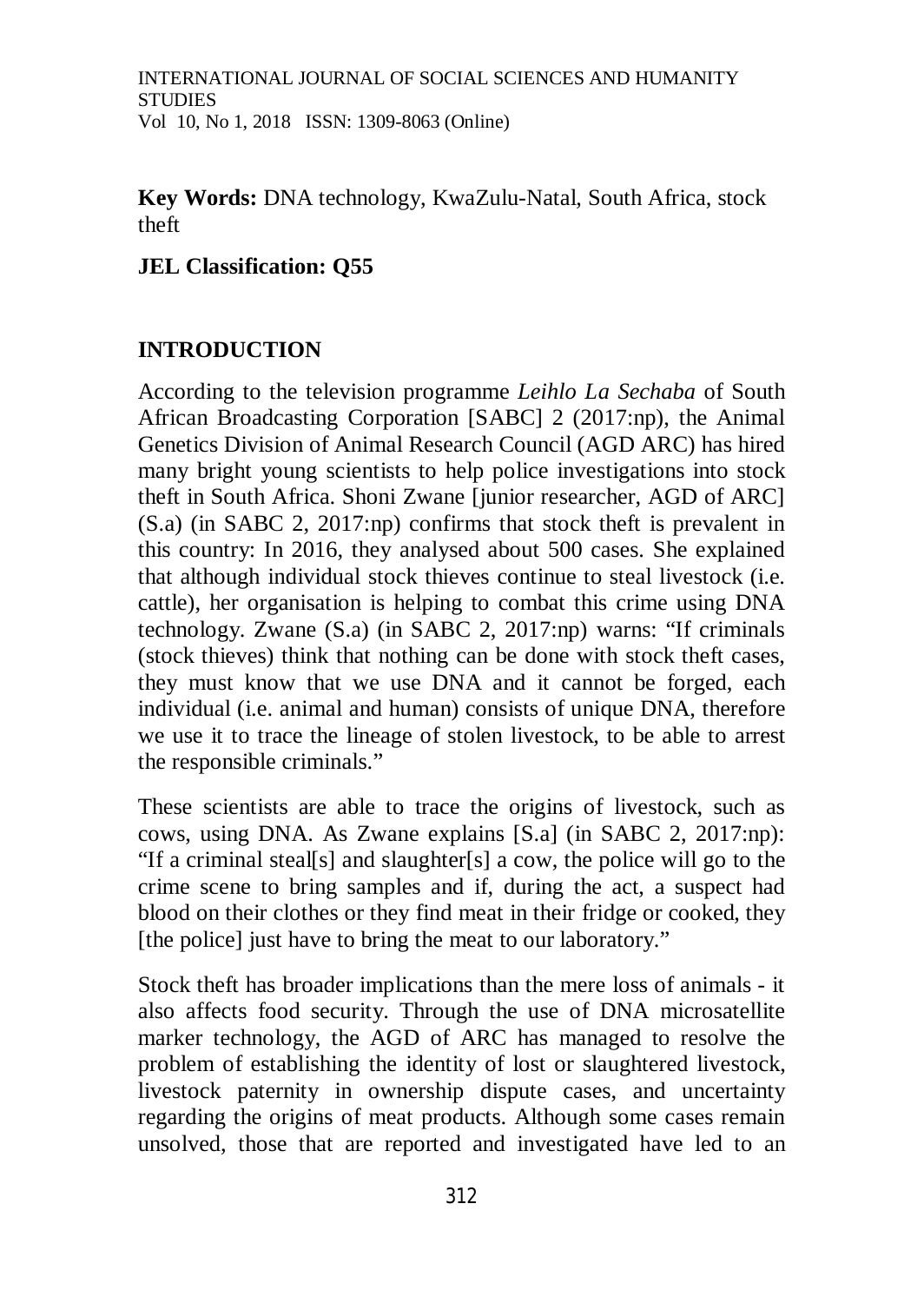increase in the conviction rate of stock thieves. To this end, DNA technology can be used as an important forensic instrument to combat stock theft, and related testing is an increasingly vital method employed by the Criminal Justice System (CJS), used to determine identity, ownership, traceability and the species origin of animal products such as tissue, blood and skin. Apart from identical twins or clones, no two animals are genetically the same. This means that the DNA of an animal is a 'fingerprint' or unique means of identification. Only small quantities of DNA are needed to confirm the 'fingerprint' of an animal.

However, 'how does DNA technology help to combat stock theft?' Hair samples (a source of DNA) are collected from individual animals and stored in the AGD of ARC laboratory as reference samples. When animals are injured or have sloughed at a crime scene, or a piece of meat from a stolen animal is found in the possession of a suspect, a tissue sample is taken and compared to the reference sample in the laboratory. If the DNA 'fingerprint' of the reference sample agrees with a sample from the crime scene, the suspect can be connected to the crime scene or the crime itself, and the evidence can be used to put the offender behind bars. Even if no reference sample is available, conviction is still possible if DNA from the blood, bloodstains, meat or other tissues found at the crime scene compares with blood found on the suspect's clothing, the tools that were used, or meat found in his/her possession. Importantly, the success of forensic DNA services is dependent on all parties involved correctly collecting samples at a crime scene, processing and analysing them in the laboratory, and reporting the findings. To ensure adherence to the chain of custody, the AGD of ARC provides continuous training to South African Police Service (SAPS) personnel, several times per annum. Such training focuses on DNA sample collection, storage, and dispatch to the laboratory (National Stock Theft Prevention Forum [NSTPF], 2016:34-35).

The benefit of the training is demonstrated by the quality of the DNA samples the SAPS members bring to the laboratory for testing. The AGD of ARC started working with resource-poor farmers in Limpopo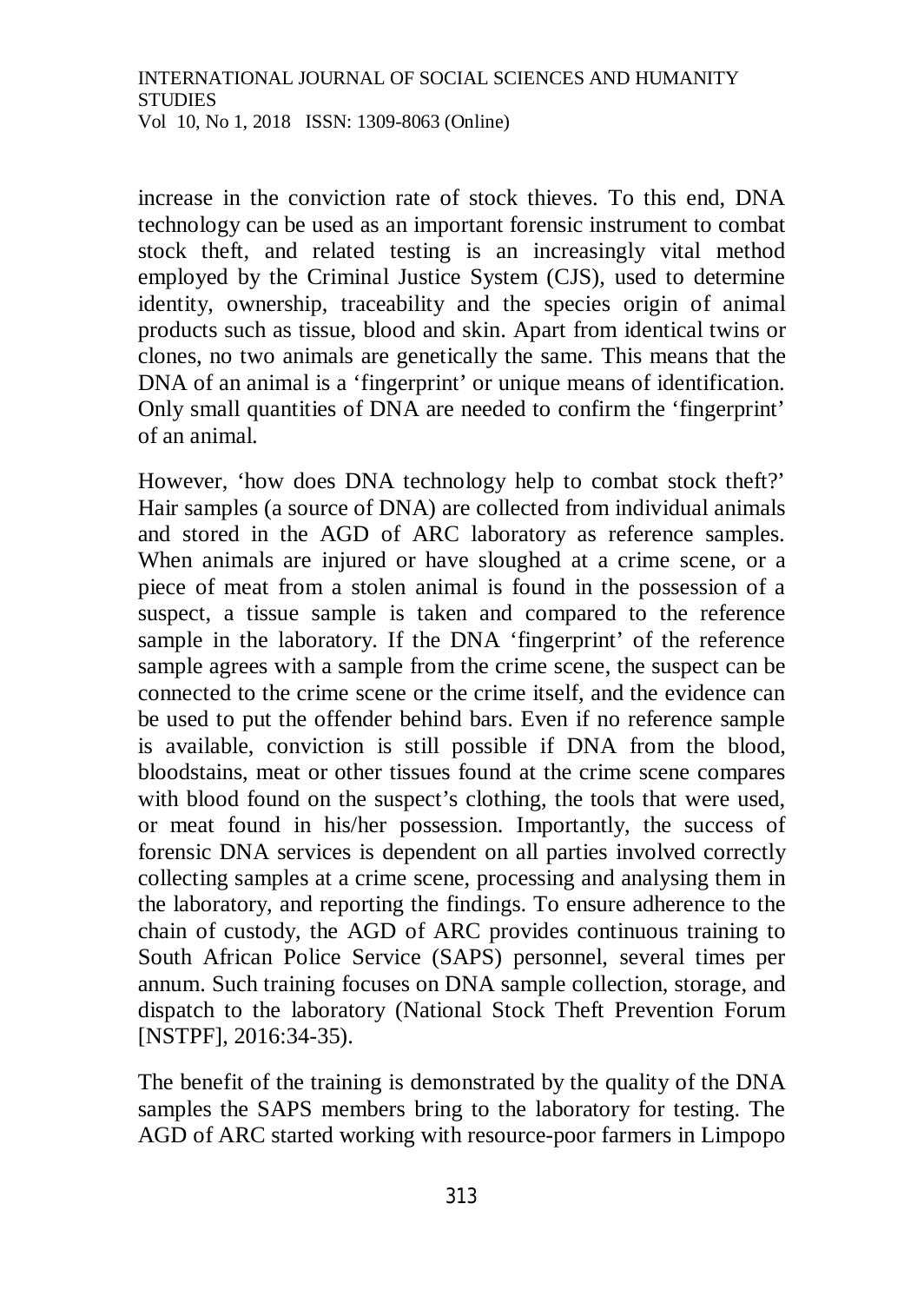in 2005, to introduce the Livestock Identification Catalogue (LIDCAT) to control stock theft. The project concentrated on hotspot areas, which included Polokwane, Giyani, Marble Hall and Zebediela. Additional equipment for ear-tagging, brand-marking and handling of animals was purchased, while the record-keeping process was streamlined. The LIDCAT team also designed and presented tailormade information sessions to inform rural farmers of the details of the project (NSTPF, 2016:35).

The next sections advance the objective of this article, which is to explore the challenges facing the implementation of DNA technology in combating stock theft in selected areas of KwaZulu-Natal (KZN).

#### **METHODOLOGY**

The population for this study consisted of 22 participants serving in Anti-Stock Theft Structures of KZN Province - two (02) from the Department of Agriculture, Forestry and Fisheries' (DAFF) – From Animal Production Section; one (01) from the SAPS Stock Theft Unit (STU) – the Coordinator, Durban Central, who participated in the KIIs; 14 SAPS STU officials who took part in FGDs, amongst whom 12 were from Ladysmith and one (01) each from Utrecht and Pietermaritzburg; and finally five (05) participants from Anti-Stock Theft Associations. Their opinions were explored on the challenges of implementing DNA technology to combat stock theft in selected areas of KZN. This study, which was descriptive and exploratory in nature, was accomplished by through FGDs and KIIs. With the majority of study participants hailing from KZN, non-probability sampling was used, whereby a purposive sample was selected (based on participants' experience and knowledge of the subject matter), from which participants in the FGDs and KIIs were chosen haphazardly. The selected participants were Africans – Twenty (20) and two (02) White people, while some were fluent in *IsiZulu* and English, in consequence, other languages spoken in KZN were also represented. The data obtained from the selected participants in response to the drafted *Interview Schedule Guide* was organised, outlining questions related to the subject under study, while ensuring that the elicited data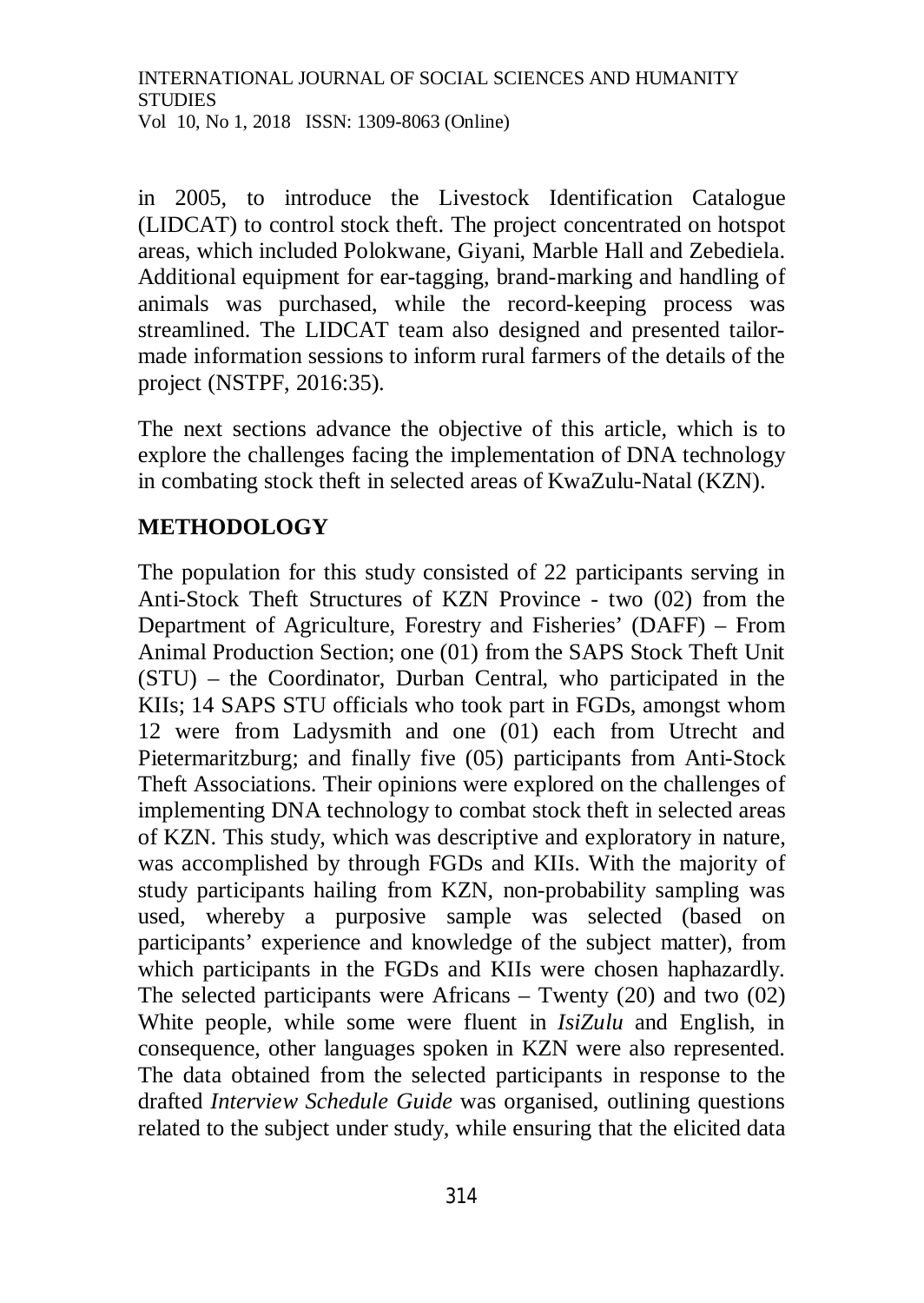met the original study objective and aligned with the problem statement. The collected data was read several times to grasp the perspectives of the participants, also having taken down cryptic written notes of statements made during the FGDs and KIIs.

## **PRELIMINARY LITERATURE STUDY**

The NSTPF (2016:35) reports that the SAPS and the AGD of ARC-Animal Production Institute (AGL ARC-API) in Irene had entered into a partnership in 1996, to combat stock theft with the aid of DNA technology as previously stated in this study. According to the SAPS, numerous court cases have since been successfully concluded thanks to the use of DNA evidence and analyses. Using more than 3 000 pieces of evidence, approximately 95% of cases have been solved and the suspects prosecuted. In addition, in 2007 close to 3 000 animals from 270 farmers were entered in the LIDCAT system. A very encouraging fact is that, in certain areas (according to official SAPS statistics) stock theft has declined dramatically subsequent to related field excursions – a further indication that the LIDCAT system acts as a deterrent against theft, thus saving the famers a great deal of money. Given these successes, the vision of the LIDCAT team is to transform the project into a national initiative and in so doing to contribute to the competitiveness of the developing livestock sector (but more on this later).

In another report, Greyling (2006:13, 15) points out that "they say that the easiest way to make money is to stop losing it. Because of stock theft, farmers lose a lot of money every year. Stock theft hurts all farmers, whether you are a commercial, stud or small-scale farmer. Stock theft is very bad for small-scale farmers who have only a few animals. They do not always have the money to buy new ones." One of the biggest problems when animals are stolen, is that it is impossible to tell whom it belongs to. The law says an owner must brand-mark animals older than six months, but many fail to do this. Stock thieves often try to change the brands, which makes it difficult to identify the true owner. It is vital to be able to identify animals so that the police can trace the actual owner. The AGD of ARC, which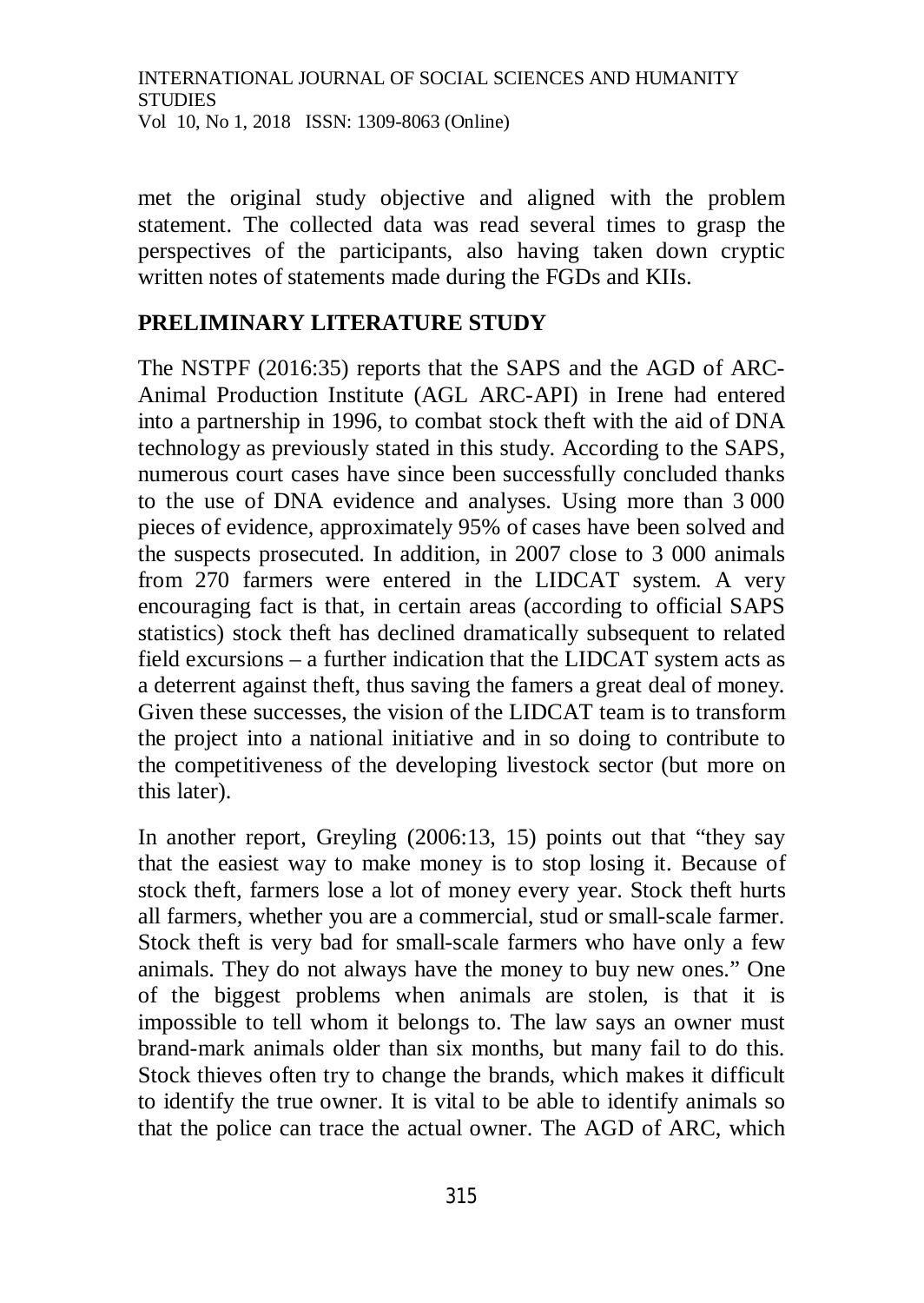has been helping the SAPS's STUs for many years, uses DNA from the blood, skin, meat, bones, intestines and even hair roots to identify an animal.

DNA is almost like a person's fingerprint – no two people's fingerprints are similar, nor is their DNA the same. A living being's DNA cannot be changed. Police all over the world have been using human DNA as evidence in courts for a long time, but now it can also be used to identify stolen animals. The inception of the LIDCAT system in South Africa is the brainchild of the AGD of ARC, which had taken note of the many small-scale farmers whose cattle were being stolen, and launched the project to help them. LIDCAT helps the police catch stock thieves by using animal DNA, as that 'fingerprint' stays the same throughout the life of the animal, and can be used even if it is dead. A drop of blood or a single hair is sufficient to help to identify a stolen animal. When livestock farmers use the LIDCAT system, they take a hair sample of each animal, which is then stored with the owner's particulars. When stolen livestock are found, AGD of ARC takes a hair or blood sample from the located animal (or an animal with disputed ownership), and traces its provenance. LIDCAT sends out a team, together with the SAPS's STU, to take hair samples of all the animals belonging to a specific farmer; they also brand-mark the animals and give them ear-tags. In the process, each animal is allocated a special number, almost like an ID number. When people then fight over an animal, or if an animal is stolen, the AGD of ARC simply takes a DNA sample and checks whether the animal's data are saved in the system. By using this method, they can easily determine which animal belongs to whom. Table 1 indicates the cost of using the LIDCAT system.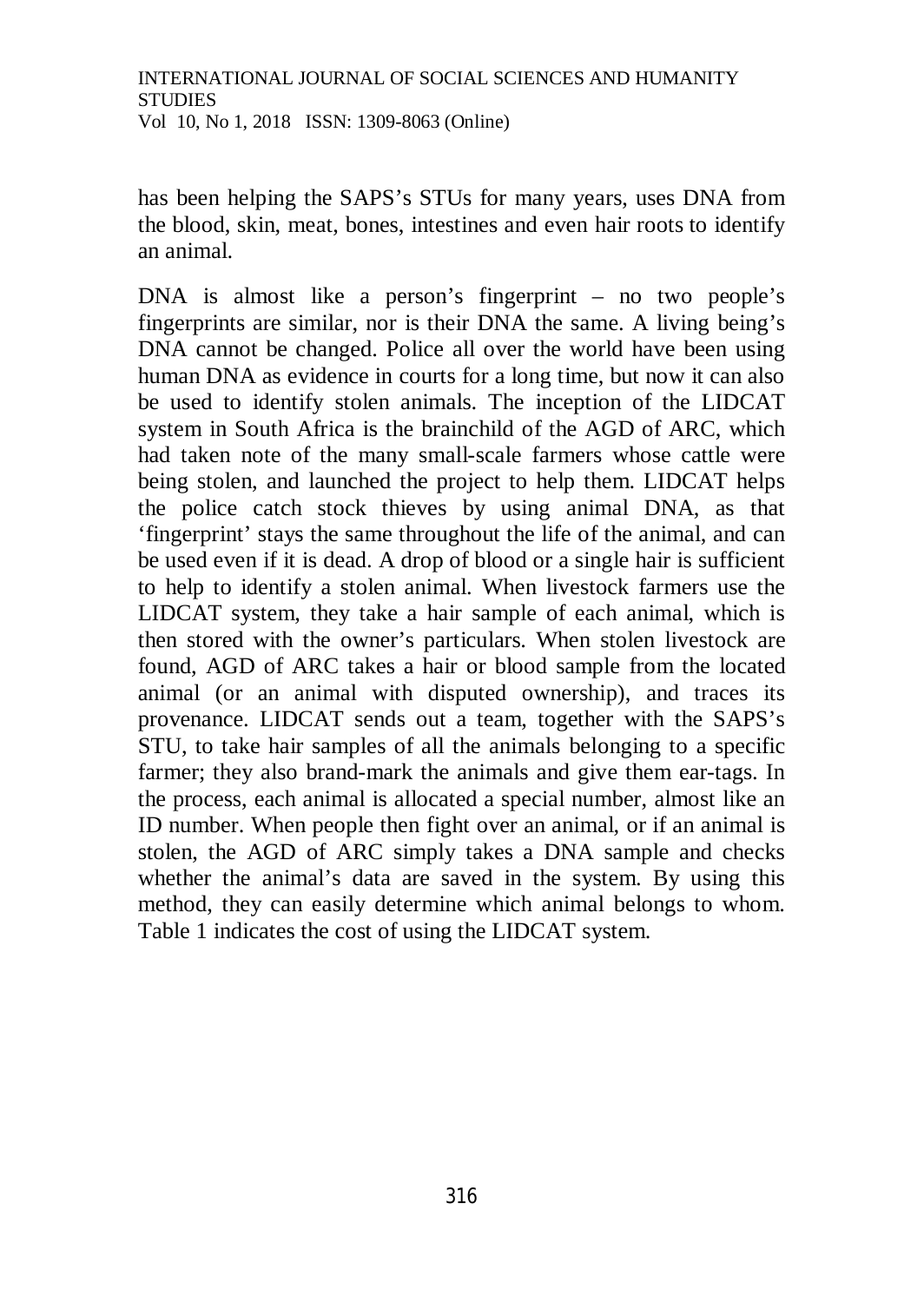| <b>Service</b>                           | <b>Amount INCLUSIVE of VAT</b>                                |
|------------------------------------------|---------------------------------------------------------------|
| <b>DNA PROFILING:</b>                    |                                                               |
| Cattle                                   | R150.00 (sliding scale available)                             |
| Horses                                   | R250.00 (or sliding scale, on request)                        |
| Pigs                                     | R <sub>150.00</sub>                                           |
| Sheep                                    | R200.00                                                       |
| Goats                                    | R <sub>150.00</sub>                                           |
| Forensics                                | R550.00                                                       |
| Dexter Chondrodysplasia                  | R228.00                                                       |
| <b>SPECIES</b><br><b>IDENTIFICATION:</b> |                                                               |
| Private                                  | R300.00 (sliding scale available)                             |
| Forensic                                 | R550.00                                                       |
| <b>LIDCAT:</b> Storage                   | R15/LIDCAT kit (additional charges if DNA typing is required) |

## **Table 1: The DNA parentage services and pricing**

**\*** Prices are reviewed annually

Source: African Centre for Gene Technologies [ACGT] (2015)

It is strongly believed that the principal link between DNA technology and livestock farming lies in combating stock theft. It appears that conventional (traditional) methods fall short in addressing this scourge. Stock theft is a threat to South African livestock producers' very existence, having an impact on the longterm sustainability and profitability of the industry. Stock theft is a lucrative business which affects emerging and commercial farmers alike.

An average of 30 000 cases per year have been reported for the past five years, representing a monetary loss of R750 million annually.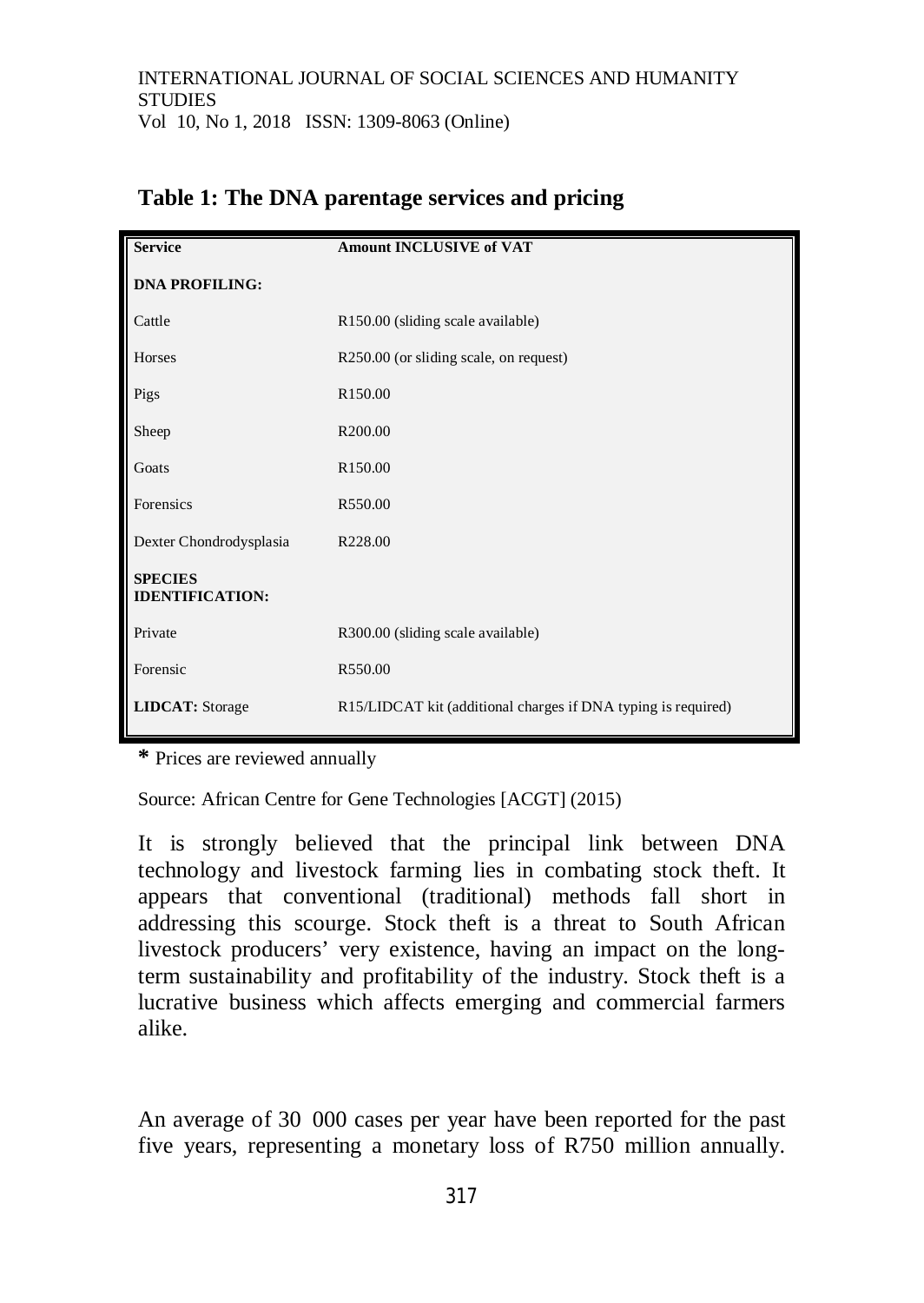From 1 April 2013 to 31 March 2014, 56 954 head of cattle to the value of R592 321 600 were stolen. Of this figure, 22 070 were recovered, meaning a loss of 34 884 head of cattle valued at R363 793 600. As regards sheep, 79 713 with a value of R135 512 100 were stolen. A total of 16 663 were recovered, resulting in the loss of 63 050 sheep, which cost producers R107 185 000. A total of 34 988 goats were stolen, of which 10 600 were recovered, resulting in a loss of R47 556 00 (Maré, 2014:np). Furthermore, on 24 January 2016, during a media briefing on the SAPS's Programme of Action for 2016, it was reported that only 727 cattle, 1 716 sheep and 116 other livestock had been confiscated during the 2014/2015 financial year – this, according to Lieutenant General Phahlane (former SAPS Acting National Commissioner). Former Police Minister, Nkosinathi Nhleko, mentioned that the SAPS management were in the process of introducing the Animal Movement and Animal Procedure Bill, which seeks to repeal the Stock Theft Act (No. 57 of 1959), by providing livestock farmers with a framework for monitoring animal movement and procedure. Currently, livestock farmers find it problematic to monitor their animals, according to eNews Channel Africa (eNCA, 2016:np). Despite being helpful, such legislative frameworks cannot combat stock theft in isolation, but must incorporate DNA technology and other available strategies.

Livestock farmers are encouraged to mark all livestock, as without identification it is impossible to prove ownership. Many role-players in the livestock production sector contribute directly to the high incidence of stock theft by ignoring the legal requirements set out in the Animal Identification Act (No. 6 of 2002), the Stock Theft Act (No. 57 of 1959) and other related acts which control the marking and movement of livestock. A legal, permanent mark is the farmer's responsibility and the first line of defence. Unmarked livestock mean that feedlots, producers, speculators, auctioneers, buyers and abattoirs cannot tell whether an animal was stolen. Should that be the case, those parties are contravening the law and are at risk of prosecution in terms of the Animal Identification Act (No. 6 of 2002). Hot-iron brand marks for cattle and tattoo marks for small stock are the most efficient and cost-effective ways of marking livestock.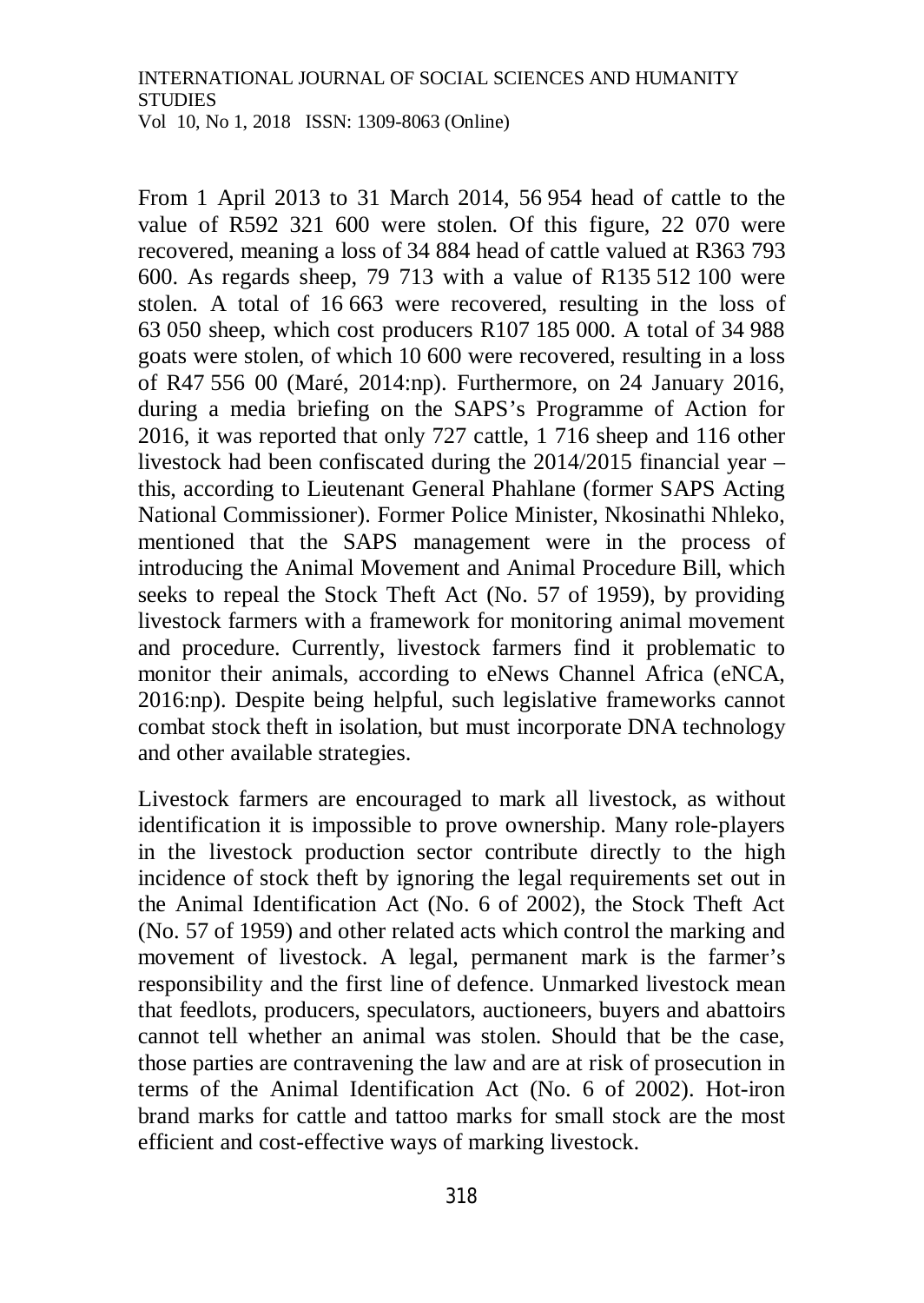The preceding section discussed approaches to combating stock theft across South Africa by looking at the function of the CJS. The evidentiary value of DNA is as vital as the work of national stakeholders such as the DAFF, plans such as the National Rural Safety Strategy (NRSS), the input of the Specialist Committee of the AGD of ARC, the South African Customs Union (SACU) and provincial stock theft forums (PSTFs), coupled with various KZN operations aimed at combating stock theft.

## **STOCK THEFT CONVENTIONAL COMBATING STRATEGIES: SOUTH AFRICAN OPERATIONS**

#### **National stock theft prevention approaches**

During the first Southern African Regional Conference on Stock Theft, held 7–10 May 2002 in Pretoria, the six secretariats of the Southern African Regional Police Chiefs Cooperation Organisation (SARPCCO) countries represented there, mutually agreed on the need to formulate guidelines to control the movement of stock. The attendees discussed the use of DNA technology to aid in the identification of individual animals for the benefit of the livestock industry, and resolved to prioritise the following initiatives:

- A training curriculum for member countries that will focus on prevention, investigation, detection and joint operations;
- Uniformity of legislation relating to the control, movement and identification of stock, with a view to harmonising these laws;
- The enhancement of bilateral operations; and
- The more efficient exchange of information, including the installation of radio and telephone hotlines at identified points along the borders, KwaZulu-Natal Department of Community Safety and Liaison [KZN DCSL] (2008:20).

At the National Rural Safety Conference hosted in Midrand by the SAPS's National Crime Prevention Division, from 23–25 October 2001, the observation was made that improved socio-economic development would help combat stock theft, and that building the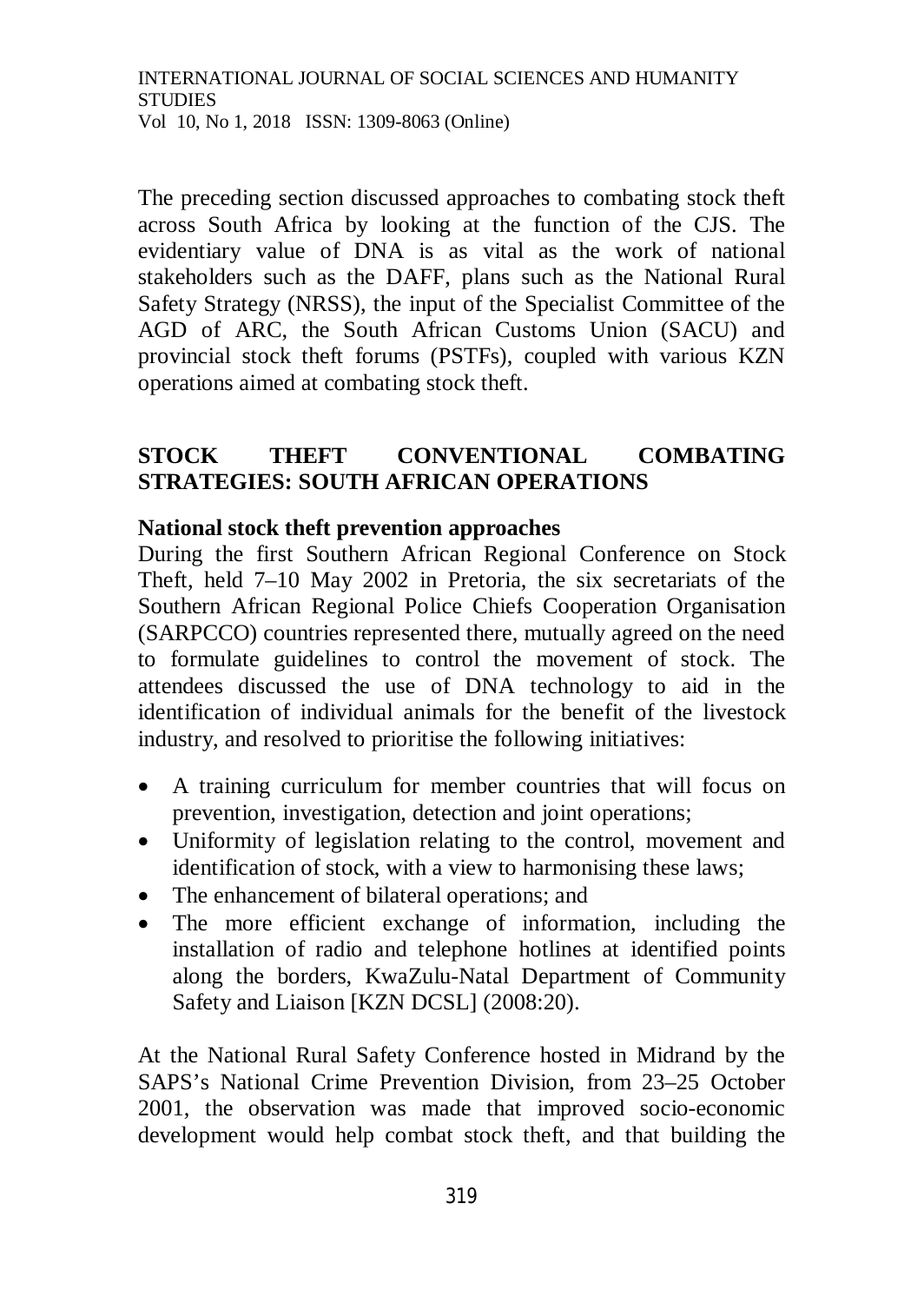prevention of stock theft into plans for developing rural areas was important, since stock theft committed against subsistence farmers dramatically increased their poverty and vulnerability (KZN DCSL, 2008:20).

#### **Criminal Justice System intervention(s)**

Stevens and Cloete (1996:3) note that the administration of justice is an important aspect of forensic and criminal investigation science, policing and criminological studies, since it refers to those institutions that deal with criminals (stock thieves) via the justice system, namely the police, the courts and the Department of Correctional Services (DCS), whose operations commence the moment a crime is reported, and end when a prisoner is finally released. Also included are the investigation of a crime; the tracing and arrest of a criminal; the prosecution, trial and pronouncement of sentence; and the detention, rehabilitation treatment and release of prisoners by the DCS.

In South Africa, the SAPS encompasses a national police service and an independent state department. The Commissioner of Police is answerable to the Minister of Law and Order. According to the Police Service Act (No. 68 of 1995), the functions of the police are to preserve internal security, maintain law and order, and investigate and prevent crime (see Stevens and Cloete, 1996:3).

#### **The courts**

Although a distinction can be made between various types of courts in South Africa, their functions remain the same, namely to ensure justice for all, to punish the guilty, to safeguard the innocent against further prosecution by acquitting them, and to satisfy society's sense of justice by means of impartial action (see Stevens and Cloete, 1996:3-4).

Stock theft cases are normally tried in magistrates' or high courts, depending on the seriousness of the offence. The Magistrates' Court, through the district and regional courts, caters for civil and criminal matters respectively, with proceedings attempting to settle a stock theft case before a court chosen by the livestock farmer who is the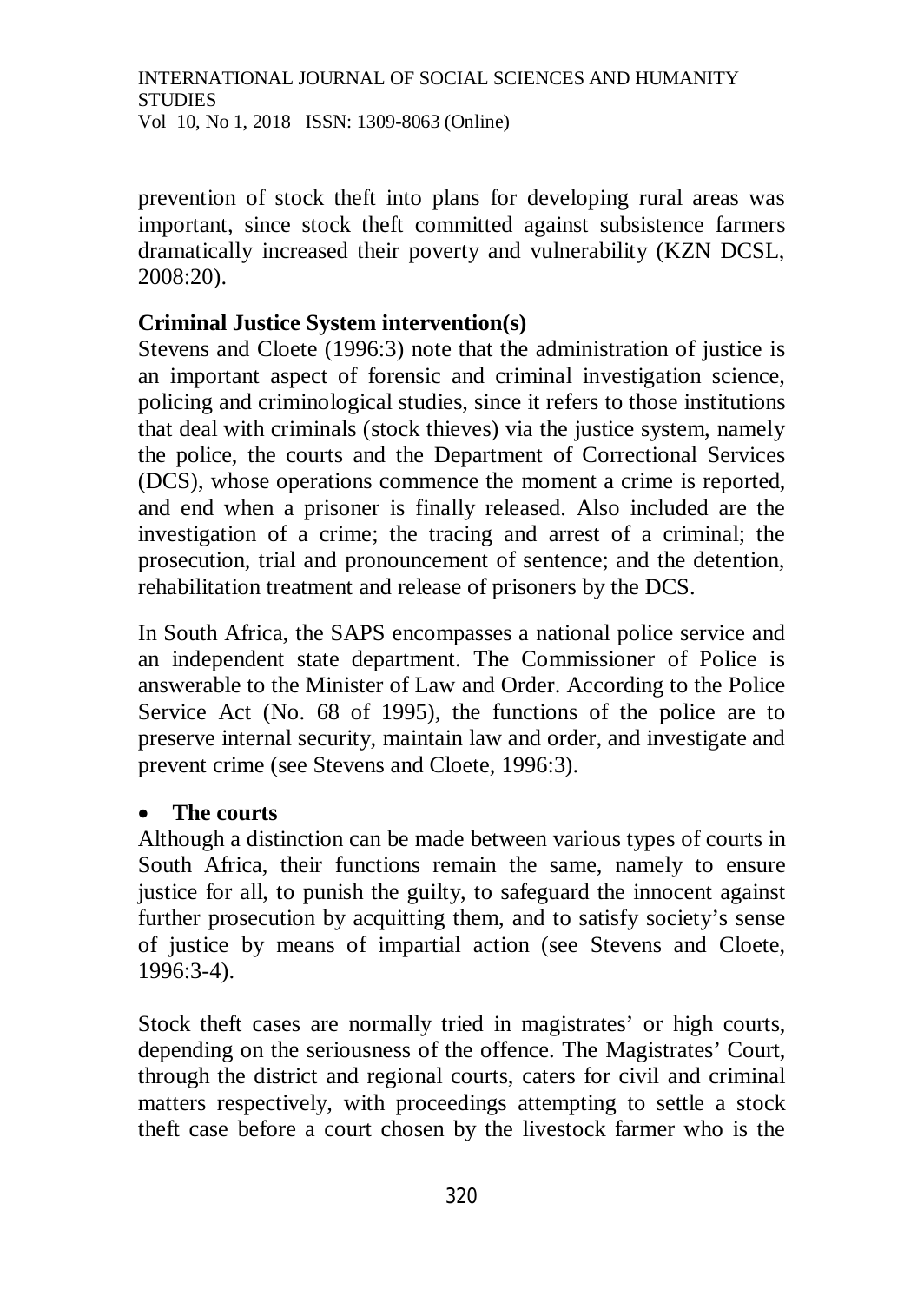complainant (victim), and to administer justice fairly. Civil proceedings relate to the interpretation of a will, deciding on claims for damages caused, determining the mental capacity of a person who committed a crime, and granting an order of perpetual silence. The district court handles criminal matters, determines fines not exceeding R60 000 to be handed down to the perpetrator, and can impose sentences of imprisonment for a period not exceeding three years. According to Fouché (2007:20), a regional court has jurisdiction over all offences, including murder but excluding treason. The maximum punishment it may impose refers to a period of imprisonment not exceeding 15 years; and a fine not exceeding R300 000.

The amounts of the fines payable, as indicated above, may be adjusted by the Minister of the Department of Justice and Constitutional Development (DoJ & CD). Further, in terms of the Criminal Law Amendment Act (No. 105 of 1997), a regional court has to impose a minimum period of imprisonment for certain serious offences. In cases of robbery with aggravating circumstances, drugdealing worth R50 000 to R10 000 (if a group or syndicate is involved), drug-dealing by law enforcement officers; dealing in or the smuggling of firearms, ammunition or explosives; possession of automatic or semi-automatic firearms or explosives; and in cases of corruption, fraud, *theft (stock theft in this regard)* and forgery involving an amount in excess of R5 000 0000 (R100 000, if committed by a group of persons or a syndicate, R10 000 if committed by a law-enforcement officer), the period of imprisonment ranges from 15–25 years, depending on whether the person is a first or habitual offender. In the event of indecent or serious assault on a child under 16 years of age, a first offender must be imprisoned for at least ten years, and second and third-time offenders for 15–30 years respectively. Where a person was in possession of a firearm while committing a crime (stock theft included), the minimum period of imprisonment is five years for the first conviction, seven years for the second and ten years for a third (Chetty & Fouché, 2007:20). However, a livestock farmer has no influence on the enforcement of the application of the law in this regard, as the evidence handed to either of the courts will be treated independently and impartially,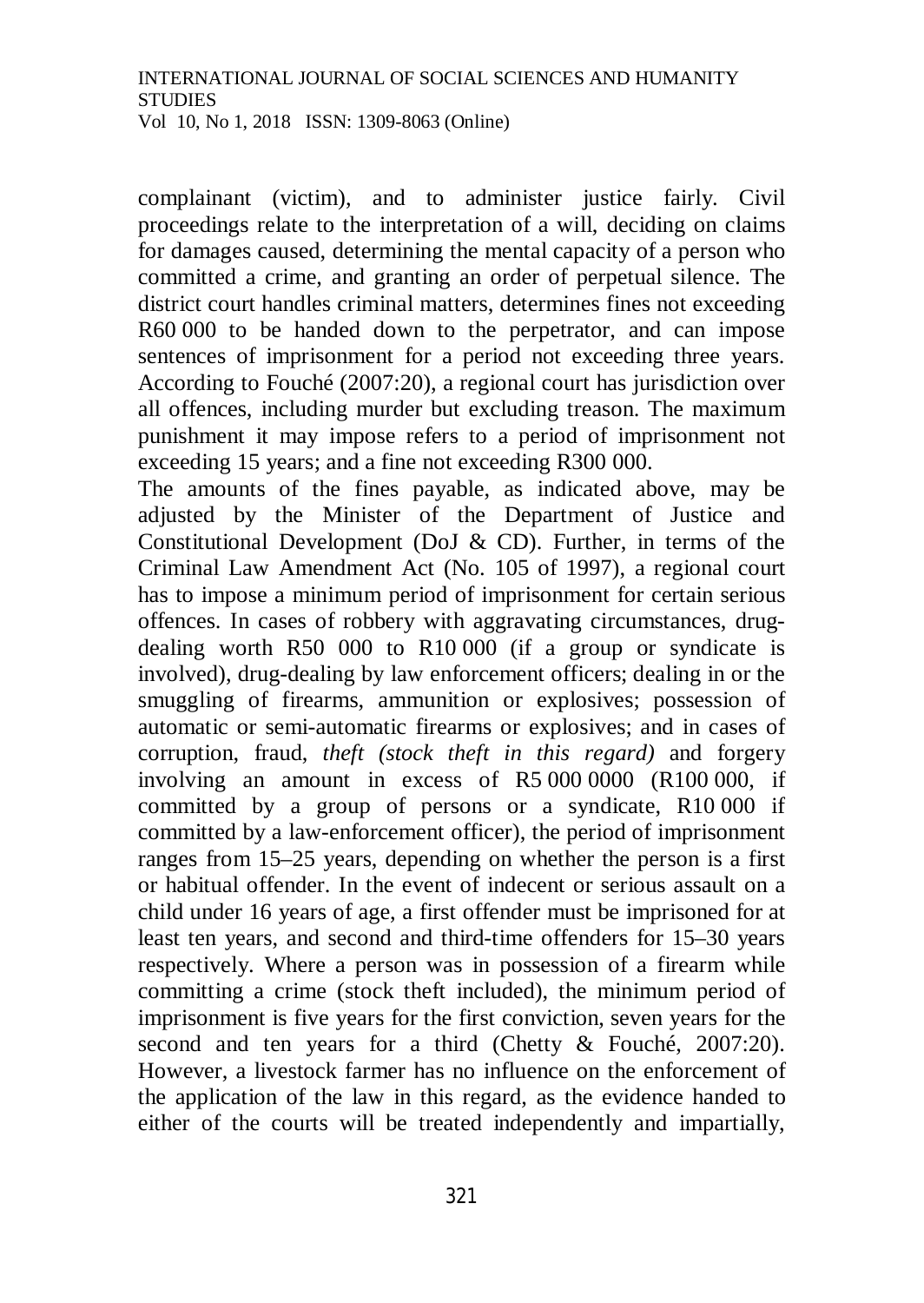therefore livestock farmers are advised to exercise their constitutional right to seek relief from the court of their choice.

#### **The Department of Correctional Services**

When a person is found guilty of a crime by the courts, s/he may be sent to prison for a specified period. The main functions of the DCS are to rehabilitate a criminal, provide vocational training for prisoners, and keep them in safe custody in order to protect the community/public (see Stevens and Cloete, 1996:4). The SAPS reported on the 2015/16 financial year at the time when the present study was conducted (see tables 2 and 3).

## **Table 2: Targets per province for the 2015/16 financial year, according to the Efficiency Index**

| Rates                | <b>RSA</b> | EC    | FS    | GP    | <b>KZN</b> | LP    | <b>MP</b> | <b>NW</b> | NC    | <b>WC</b> |
|----------------------|------------|-------|-------|-------|------------|-------|-----------|-----------|-------|-----------|
| <b>Detection</b>     | 27.93      | 27.24 | 22.88 | 22.88 | 31.58      | 28.58 | 29.87     | 28.67     | 29    | 36.61     |
| Cases<br>to<br>court | 10.61      | 9.87  | 9.96  | 7.11  | 10.68      | 10.56 | 10.22     | 11.51     | 14.87 | 16.53     |
| Trial-ready          | 66.88      | 69.38 | 64.38 | 64.38 | 72.09      | 64.38 | 70.53     | 89.20     | 75.07 | 66.95     |
| Conviction           | 80.46      | 84.57 | 80.91 | 77.83 | 81.4       | 80.83 | 81.47     | 79.38     | 88.31 | 89.19     |

Source: Singh and Du Toit (2015:1)

**Table 3: First-quarter performance to date (2015)**

| Rates                 | <b>RSA</b> | EC    | FS    | GP    | <b>KZN</b> | <b>LP</b> | <b>MP</b> | <b>NW</b> | NC    | <b>WC</b> |
|-----------------------|------------|-------|-------|-------|------------|-----------|-----------|-----------|-------|-----------|
| <b>Detection</b>      | 27.38      | 25.56 | 21.10 | 20.48 | 30.79      | 26.66     | 29.38     | 28.61     | 29.42 | 35.52     |
| <b>Cases to court</b> | 10.39      | 9.53  | 9.62  | 6.25  | 10.26      | 9.96      | 9.75      | 11.49     | 14.56 | 16.61     |
| <b>Trial-ready</b>    | 66.88      | 65.62 | 52.69 | 47.91 | 72.26      | 50.61     | 69.25     | 89.78     | 72.45 | 64.90 l   |
| Conviction            | 80.81      | 85.13 | 79.21 | 46.91 | 79.06      | 77.52     | 77.13     | 76.04     | 89.09 | 90.75     |

Source: Singh and Du Toit (2015:1)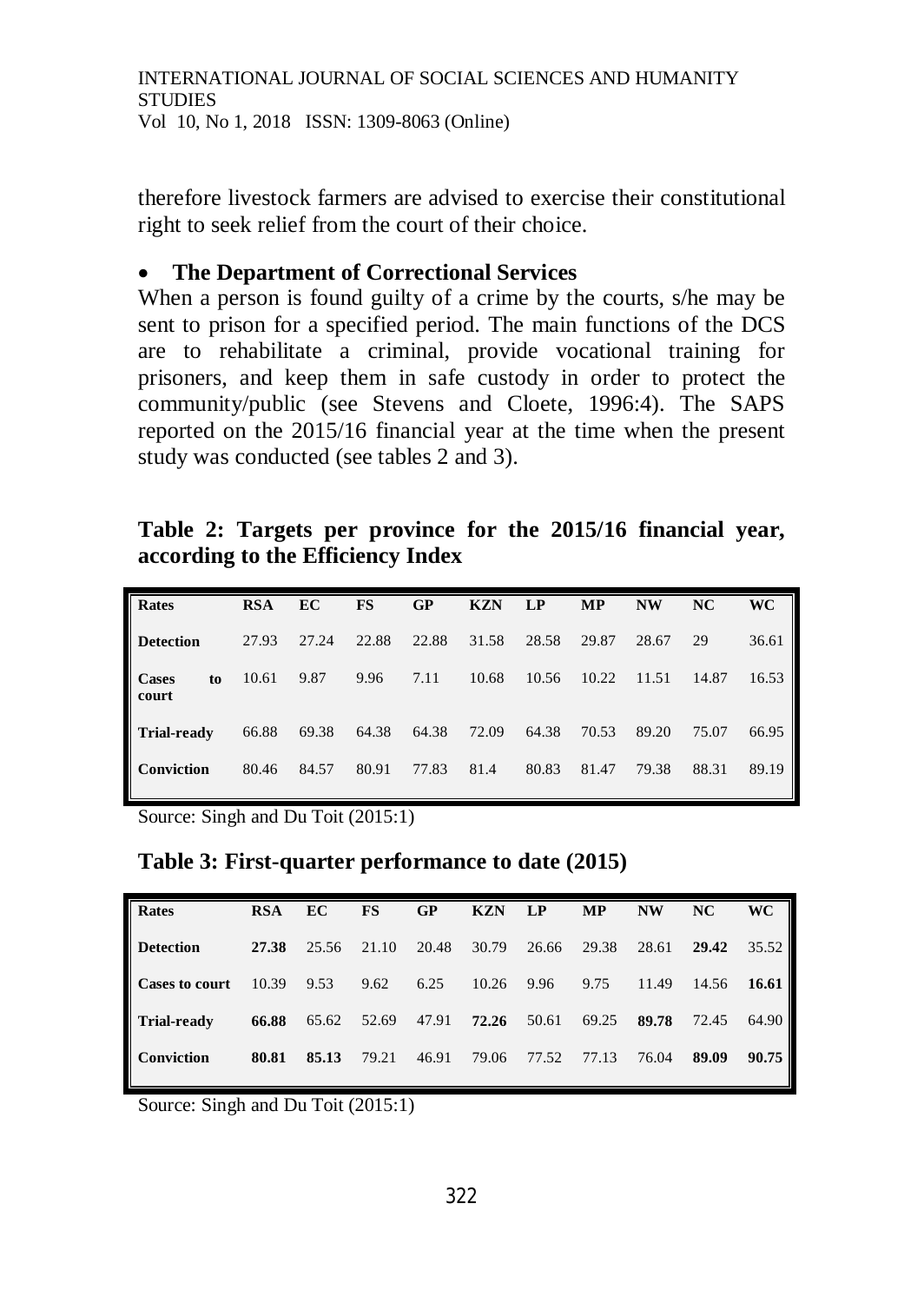It can be deduced from the first-quarter performance indicated in Table 4 that every unit must ensure that its performance is improved and maintained, in order to render a professional service to livestock owners across the country.

**Table 4: Comparisons between the reporting period 2014/2015 to other relevant periods**

|                       | Zuma administration $(2009/10$ to $2014/15)$                           | <b>Mbeki</b><br>administratio<br>n(2004/5)<br>$2008/9$ )              |                                                                                          |                                                                                         |                                                                            |
|-----------------------|------------------------------------------------------------------------|-----------------------------------------------------------------------|------------------------------------------------------------------------------------------|-----------------------------------------------------------------------------------------|----------------------------------------------------------------------------|
| Crime<br>categor<br>y | Increase/decreas<br>during<br>the<br>e<br>reporting<br>year<br>2014/15 | Increase/decreas<br>during<br>the<br>e<br>previous<br>year<br>2013/14 | <b>NATCOM</b><br>M<br>average<br>annual<br>increase<br>decrease<br>$2012/13-$<br>2014/15 | Average annual<br>increase/decreas<br>e for three years<br>of<br>Zuma<br>administration | Average<br>annual increase<br>/ decrease<br>during Mbeki<br>administration |
| <b>Stock</b><br>theft | 1.8%                                                                   | $-7.3%$                                                               | $-3.2%$                                                                                  | 1.0%                                                                                    | $-5.4%$                                                                    |

Source: De Kock (2015:13)

In a comparison of increases/decreases in stock theft as one of the more policeable crimes for different periods (2009/10–2014/15, and 2004/5–2008/9), the table speaks for itself. It is clear that during the Phiyega years (2012/13–2014/15) there were only small average annual reductions in stock theft (-3.2%). The hope is that the 1.8% increase in stock theft during the 2014/15 financial year was temporary, and not a developing trend. Bear in mind that stock theft poses a serious threat to the achievement of medium- and long-term objectives aimed at eradicating the socioeconomic root causes of crime (De Kock, 2015:12-13).

## **SAPS STUs across South Africa: Investigative process and challenges**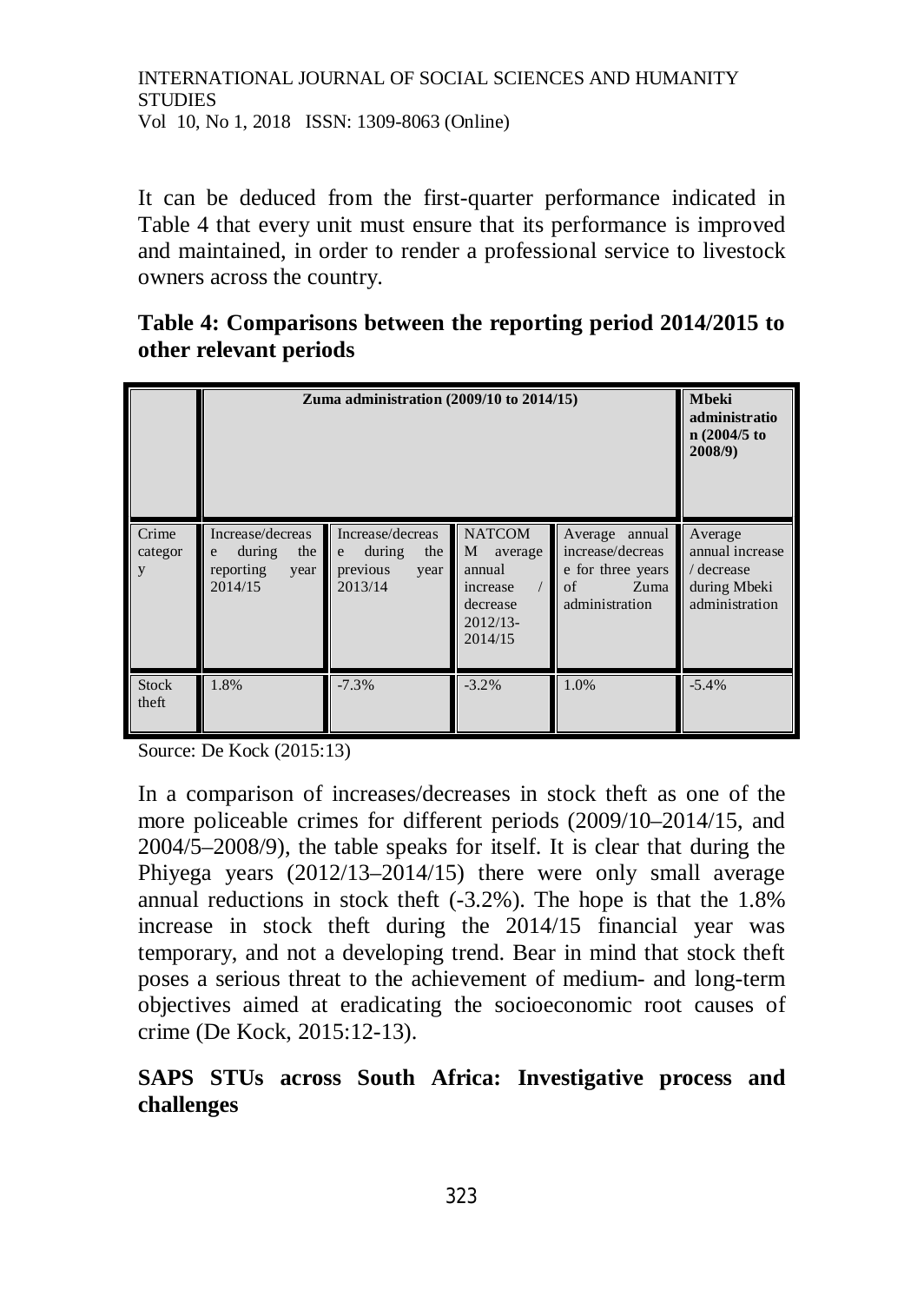|                                                                            | No. of units   |
|----------------------------------------------------------------------------|----------------|
|                                                                            | 19             |
|                                                                            | $1\,1$         |
|                                                                            | $\sqrt{2}$     |
|                                                                            | 16             |
|                                                                            | $\,8\,$        |
|                                                                            | $\,$ 8 $\,$    |
|                                                                            | $\overline{7}$ |
| Province<br>EC<br>FS<br>GP<br>KZN<br>LIM<br>MP<br>NW<br>NC<br>WC<br>Total: | $\overline{7}$ |
|                                                                            | $\sqrt{4}$     |
|                                                                            | ${\bf 82}$     |
|                                                                            |                |

| Table 5: SAPS STUs per province of South Africa |  |  |
|-------------------------------------------------|--|--|
|-------------------------------------------------|--|--|

Sources: SAPS (2012:np) and NSTPF (2016:70-74).

During a 2010 meeting offering an overview of stock theft in this country, the Deputy Director-General (DDG) of the DAFF presented a briefing to the Parliamentary Monitoring Group (PMG) focusing on the current legal framework and the need to introduce a traceability system for livestock, similar to the system adopted in Botswana. The DGG acknowledged that the Animal Identification Act (No. 6 of 2002) made provision for the compulsory marking of cattle, sheep, pigs and goats, and the maintenance of a register of identification marks. Indeed, by 2010, approximately 521 000 identification marks had been registered and specialist SAPS STUs had been established. The register had been computerised, with access made available to the SAPS. This led to the establishment of the Stock Theft Forum (STF), with representation by the main stakeholders. Despite progress having been made, the DDG acknowledged that stock theft was rampant and had become a serious concern – something he attributed to the lack of an effective control system, the cross-border movement of animals, and stock theft syndicates operating in the country (PMG, 2010:np).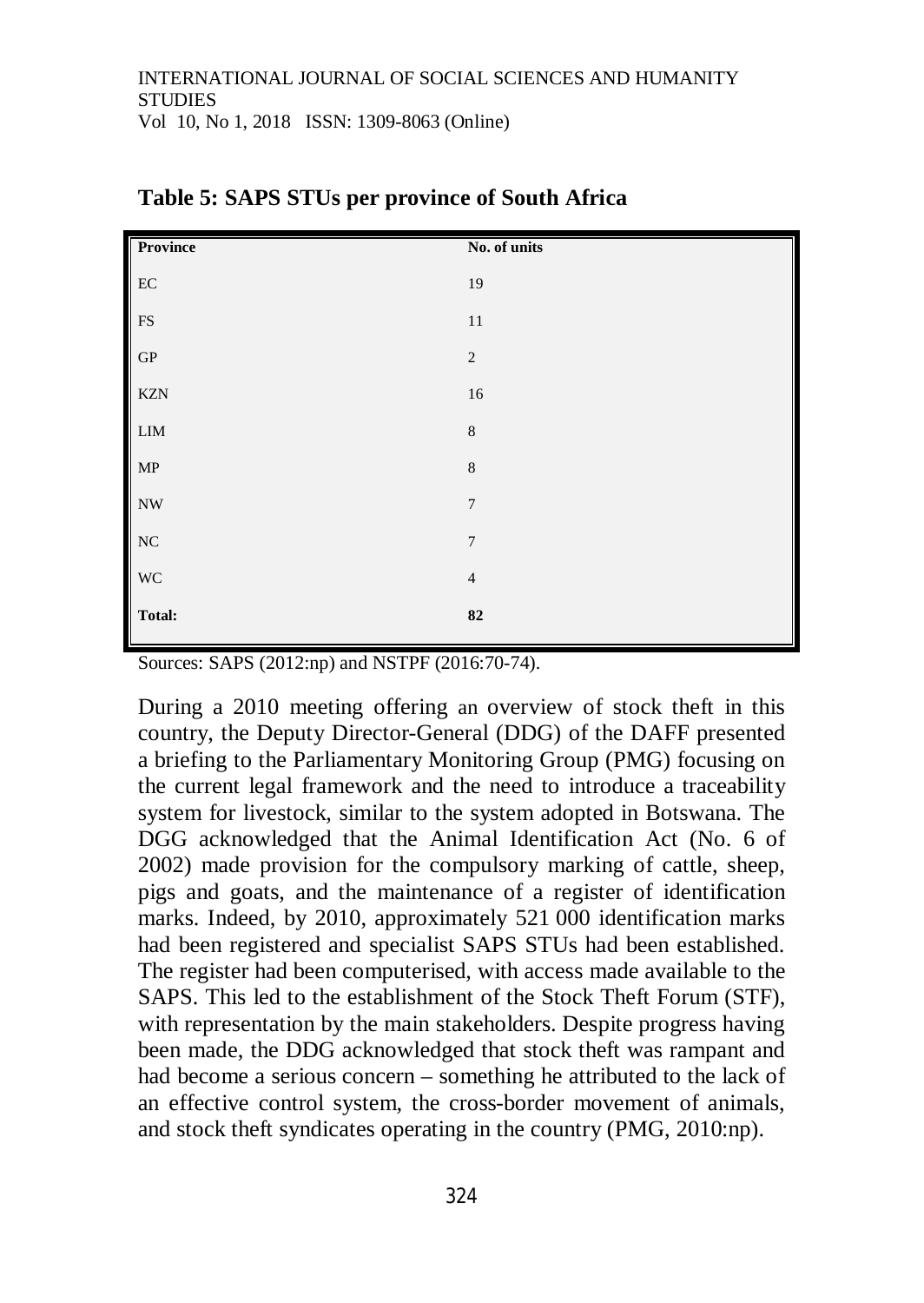## **Investigation of stock theft**

Myburgh (2007:63) interrogates the criteria for STUs, as prescribed by the SAPS, in an attempt to understand the success of efforts aimed at detection. To indicate the prevalence of stock theft across South Africa, Kubheka (2015:np) reports that while official statistics put the daily stock theft figure at 82 cases, the NSTP believed the true number was actually four times that. This, despite the forum appealing to farmers who had their livestock stolen to report cases to the police. In 2016, the Chairperson of the NSTPF, Willie Clack, was quoted as saying that their figures showed that stock theft cases were underreported by about 63%: "If we look at the amount of stock theft cases per year in South Africa, we have about 29 000 cases that have been reported, which in essence means 82 per day, instead of the 360 that should be reported. So we are actually receiving bad service from our government and we only created this problem for ourselves."

# **The criteria for STUs**

The responsibility to investigate crime, including the investigation of stock theft, is vested in the SAPS, as the Constitution of the Republic of South Africa Act (No. 108 of 1996), Section 205(3), determines that the police have a responsibility to

- prevent, combat and investigate crime;
- maintain public order;
- protect and secure the inhabitants of the RSA and their property; and
- uphold and enforce the law. (Myburgh, 2007:63)

The onus is on the SAPS, according to the SAPS Act (No. 68 of 1995), Section 13 (which is included in the mission of the SAPS, and forms part of the SAPS's Strategic Plan for 2004–2007) (cited in Myburgh, 2007:64): its mission is to "(1) [i]nvestigate any crimes that threaten the safety or security of any community; and (2) [e]nsure that criminals are brought to justice; among other things". To this end, Myburgh (2007:64) notes that the SAPS set five (05) key strategic priorities for the medium term, namely; Administration, Visible policing, Detective service, Crime intelligence and Protection and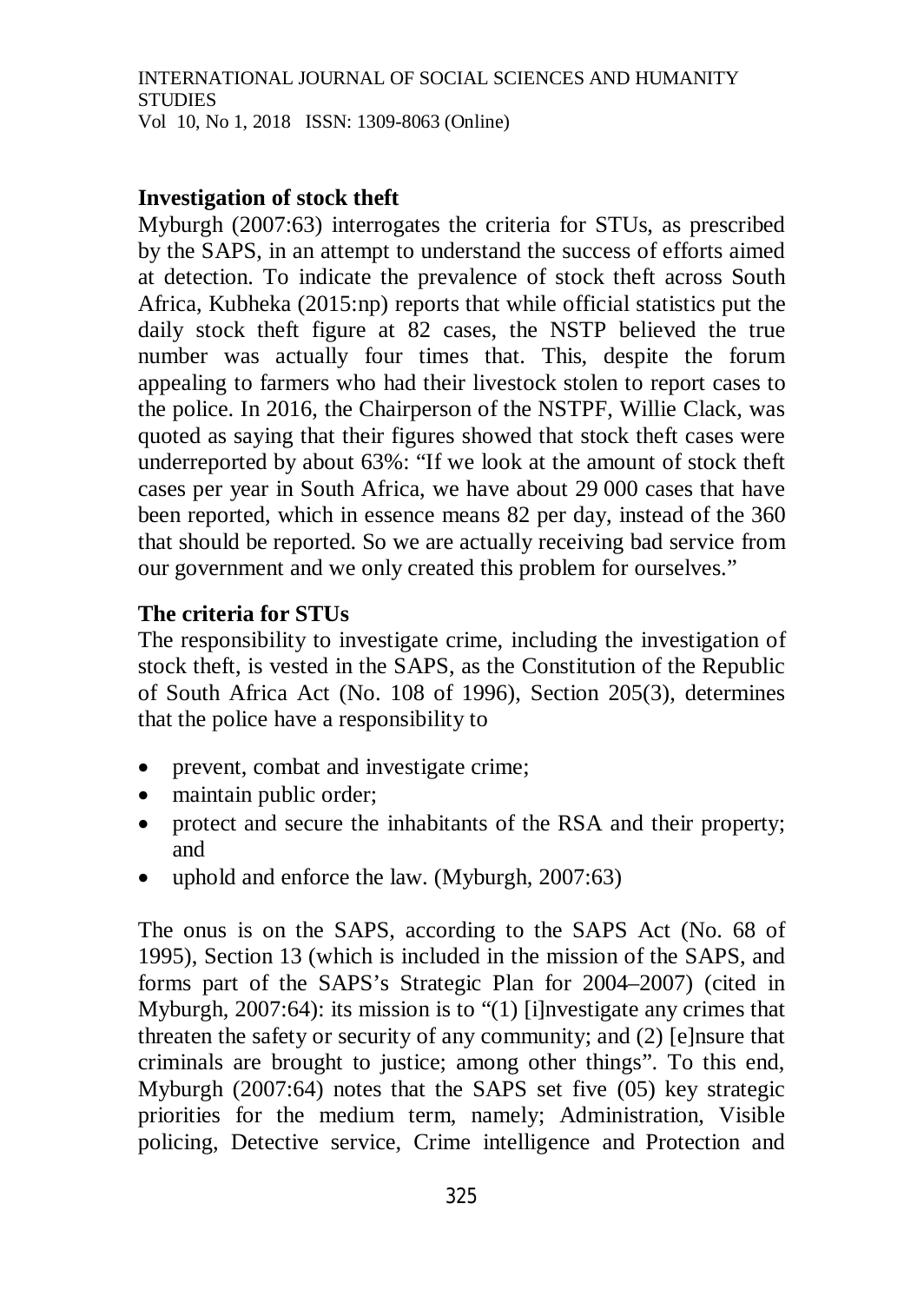Security Services. The investigation of stock theft is not mentioned specifically, but is included in the combating of organised crime. The SAPS Key Departmental Programme 3 of 2004 (S.a) (cited in Myburgh, 2007:64) highlights the fact that the focus is on the detective service for investigative duties regarding organised crime: key departmental objectives "contribut[e] to the successful prosecution of crime by investigating and gathering all related evidence, preventing the detection rate from decreasing". The responding officials must "gather evidence, ensure that accused persons and witnesses are present at criminal trials and present evidence at criminal trials," the report emphasises. As set out in paragraph 4 of the National Instruction 2/1999, and in the SAPS Head Office Circular 3/1/5/1/288 (cited in Myburgh, 2007:64), STUs are mandated to investigate the theft of the following livestock:

- Cattle three or more:
- Sheep, goats and pigs five or more;
- Horses and donkeys three or more;
- Ostriches three or more:
- Poultry 100 or more;
- Game, in terms of the provision of the Game Theft Act (105 of 1999);
- All trends, regardless of the number of stock involved in each case; and
- All cases of cross-border stock theft, both international and provincial (Myburgh, 2007:64).

Moreover, all cases of slaughtering for the pot in the station area in which the office of a STU is situated, must also be investigated by them. According to the above mandate, it is clear that these units concentrate their efforts on the more serious cases, or those that are not the common case "of slaughter for the pot". The exception is where a certain trend is discovered, for example where one sheep is stolen every month end, on a specific farm; or where one sheep is stolen during a specific night on a number of farms adjacent to each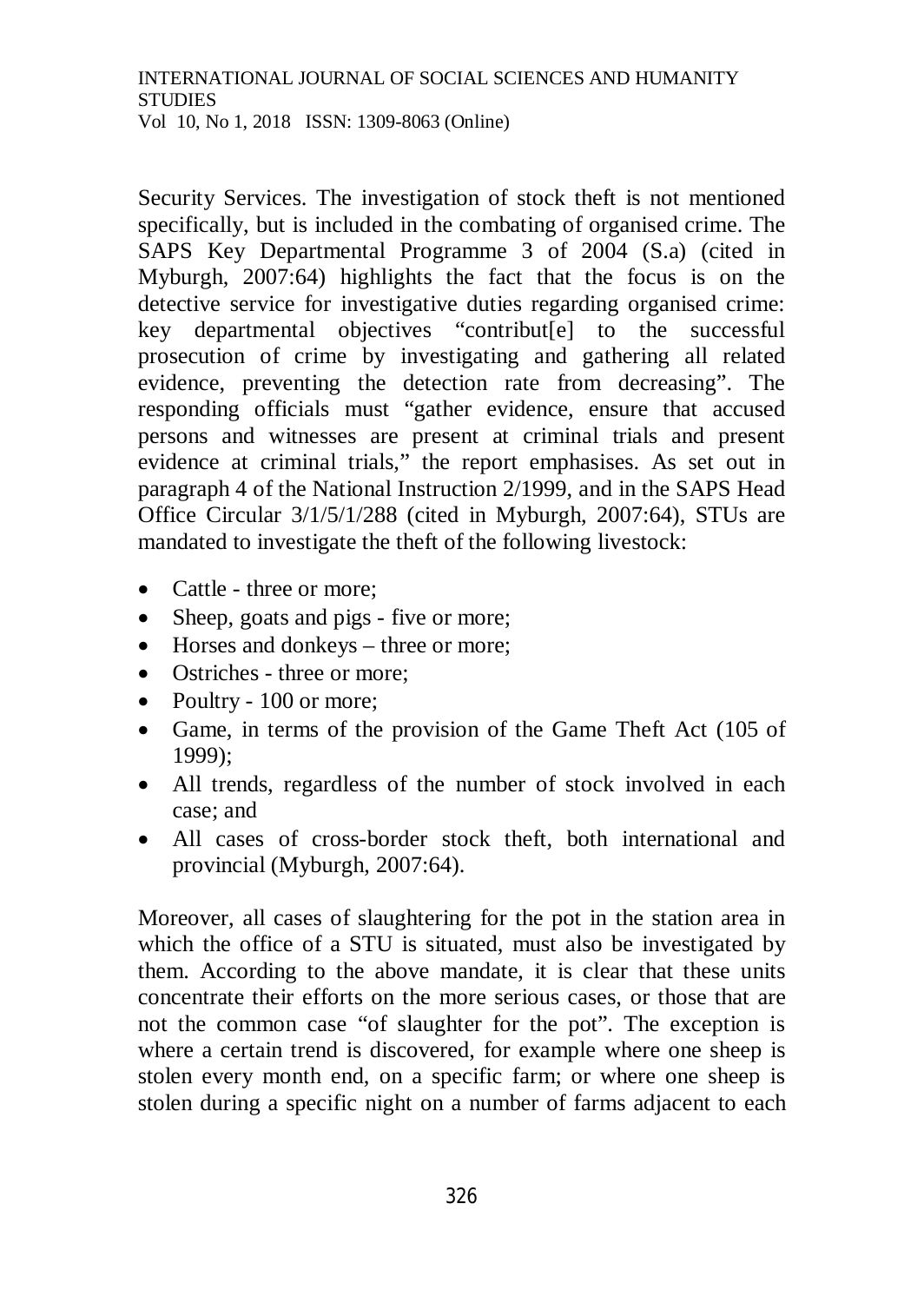other, indicating the possibility that the perpetrators targeted each farm as they travelled along the road (Myburgh, 2007:65).

## **RESULTS AND INTERPRETATION(S)**

For this specific section of data presentation, analysis and interpretation, the following questions were asked during the FGDs and KIIs respectively. Notes were taken and a voice recorder was used to record the participants' responses:

- *How would you describe your experiences in the use of DNA technology in combating stock theft in your area?*
- *In your opinion, what are the challenges in using DNA technology to combat stock theft in your area?*
- *What would you say are the measures that can be applied to encourage relevant stakeholders' cooperation towards policing stock theft in your area?*
- *Do you believe the effective use of DNA technology in combating stock theft can influence the rate of prosecution in your area?*

The findings reported below were largely echoed by all the selected participants, regardless of the study location. For instance, their remarks regarding their experiences in the use of DNA technology to combat stock theft were similar. The participants (especially the SAPS KZN STU members and Anti-stock theft Association managers) indicated their knowledge of the use of this investigative tool, but the livestock farmers and DAFF officials were largely unfamiliar with it.

In this respect, the anonymous participants had the following to say:

*DNA technology comes in where a livestock gets stolen or any dispute arise[s] relating to the ownership, we normally take blood of the parents together with the livestock (bull and heifer) under dispute, to send to the AGD of ARC in Irene to prove ownership.* (KII-03:07:07)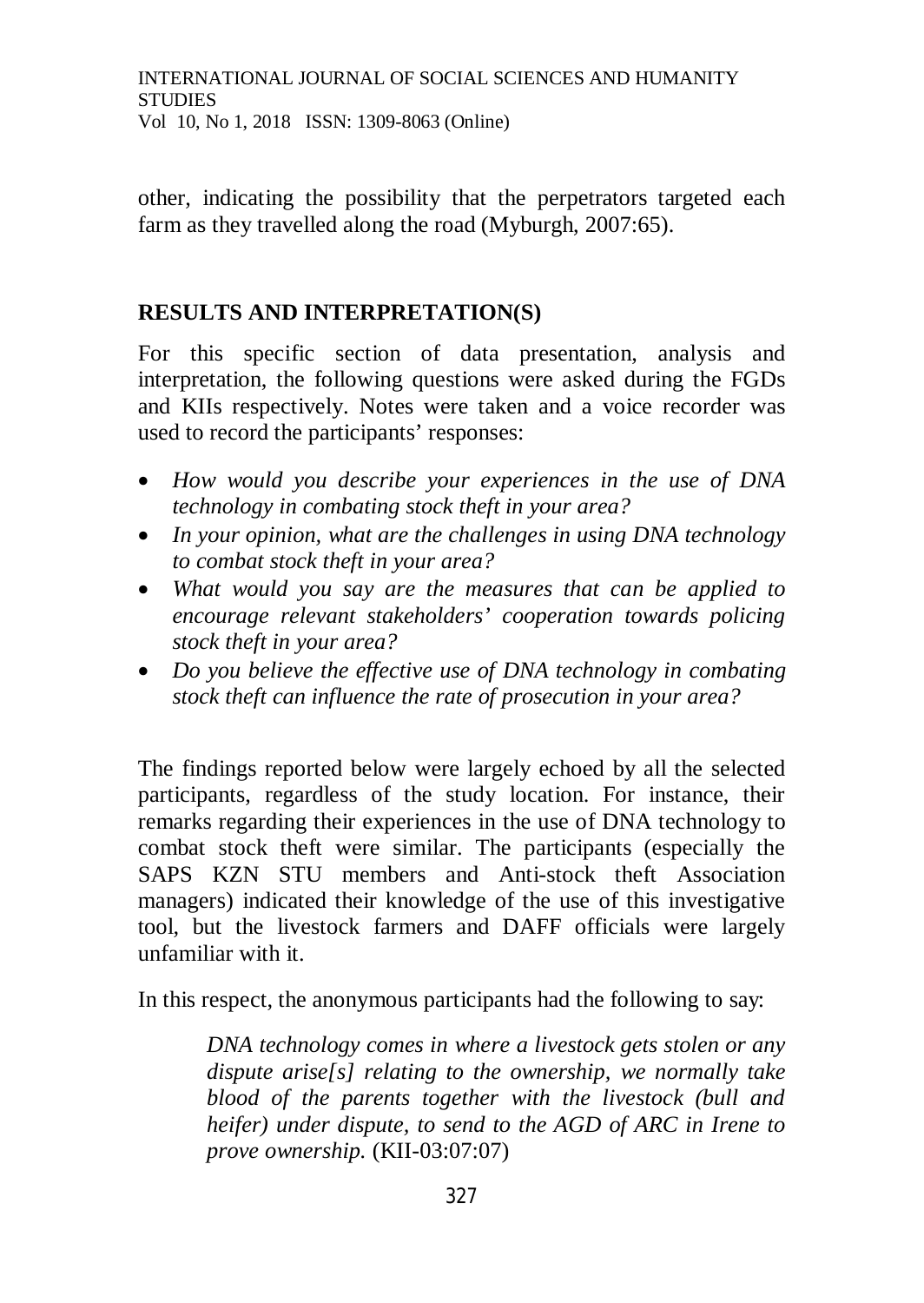*In instances where a livestock is slaughtered [at] the crime scene, it is possible for us* 

*to link what we find there with a suspect through the use of blood ... in most cases, the blood found [on] the crime scene can be linked with clothing worn during [the] commission of [the] crime in question.* (KII-1:13:13)

*In one of the notable case[s] I dealt with involving the use of DNA technology, the suspect removed the ears of a slaughtered bull and place[d] them in the old carcass. My investigative intelligence led me into locating the-said ears. They [the ears] matched with the blood found [on] the crime scene and the meat [in] the suspect's possession, to create a positive link and the suspect[s] was arrested* (awaiting trial at the time of the interview). (KII-03:07:07)

The general challenges experienced were also expressed by the selected participants:

> *The are many general challenges facing our STU in combating stock theft, to be specific; I am not referring to the commercial farmers as they are luck[y] in the sense that they have got electric fences, fences and security guards on the farm and they conduct farm patrols, among other things. The biggest problem faces our rural livestock farmers. I [grew] up with the Zulu nation. They usually practise livestock farming in the mountain, involving the entire clan (Mkhizes and Zondis) grazing in the mountain, especially the cattle, without fencing. It was so many years like that, you must understand that. It is referred as a communal grazing land. What they do is that they do not always kraal their animals [at the kraal], they look after their animals in the mountain. I always say to them as white people we put money in the bank, for example, R100 000.00 while with them [Africans] their (R100 000.00) roams in the mountain with no one looking after them. What is happening now is [that] they leave their animals in the*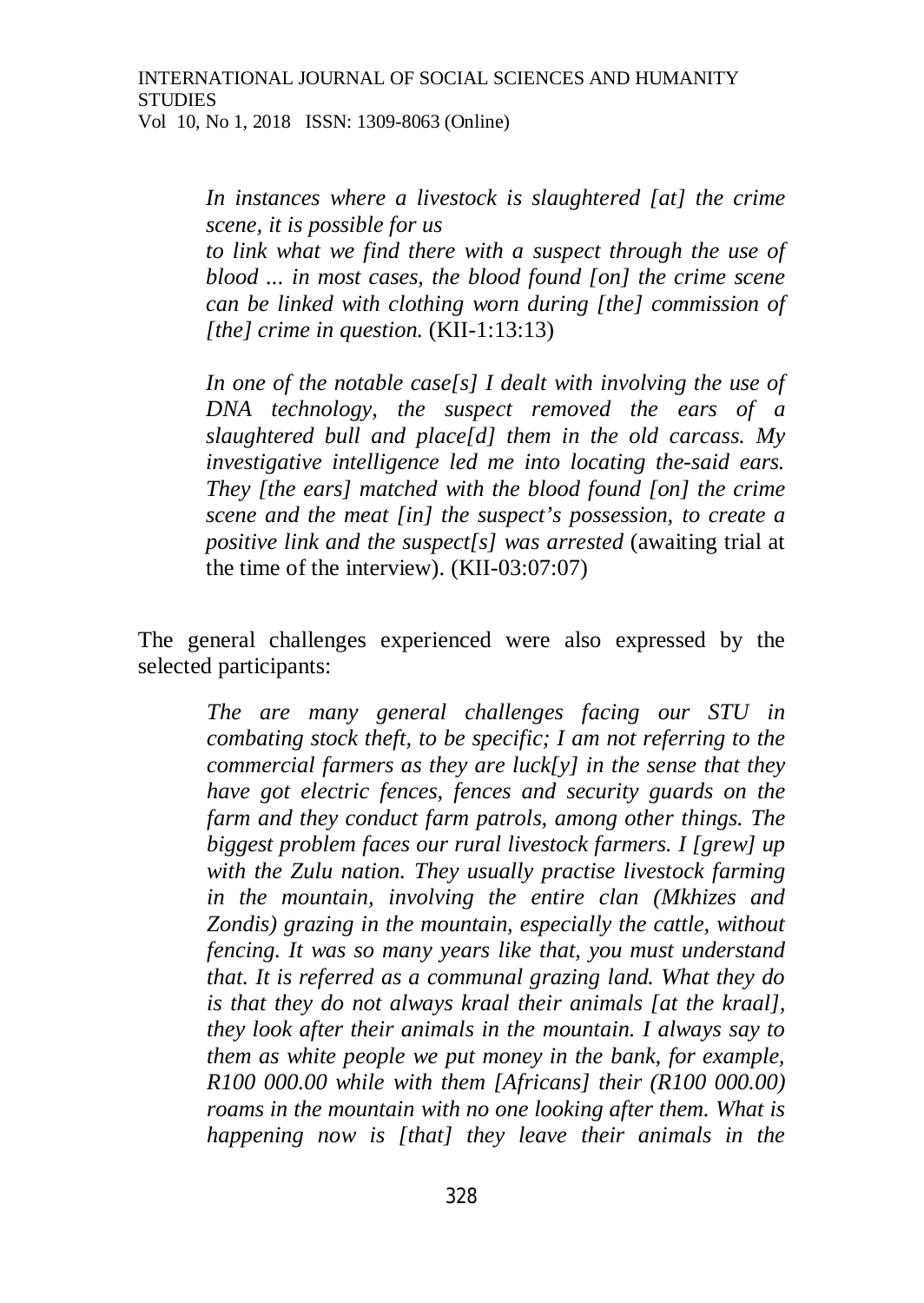*mountain and they do not have someone looking [after] their animals. They also do not count their animals on [a] daily basis, so when their animals are stolen by these thieves, as they see an opportunity that no one is looking after their animals and they do not kraal them, the syndicate will load the animals into a truck to transport to Umlazi where there is a huge market.* (KII-5:1:1)

*I recently lost five of my cattle and I did not get them [back]. I went on to look for them in a guessing way, as I did not know*  what to do. Stock theft is problematic in this area. Another *challenge is posed by livestock 'auctioneers' across the province. It remains a known fact that livestock are brought for selling [at] auctions, without proper procedures ... verification of ownership is not conducted properly, channel[s] of procedures are strongly lacking, making money is the only option.* (KII-1:13:13)

*Local livestock farmers do not look after their livestock.* (KII-1:13:13)

*DNA technology is [a] great innovation, however the results take [a] long tim back [feedback from the ARC laboratory]; it can take one to three weeks, but what is exciting is that the livestock farmers do not have to pay for anything for the case to be solved, and what is disturbing is that the SAPS do not have their own laboratory catering for this scourge.* (KII-1:13:13)

*The results feedback depends [on] the workload at ARC Irene. It is very essential to acknowledge the work[s] of [the] University of Pretoria, wh[ich] sometimes help[s] livestock farmers with the help of the local retired experienced police officer in [this] regard. However, the farmers have to pay for the tests to be performed. With us, we just apply for financial authority to assist in proving a case [on the] roll, this application process does not take time [either].* (KII-03:07:07)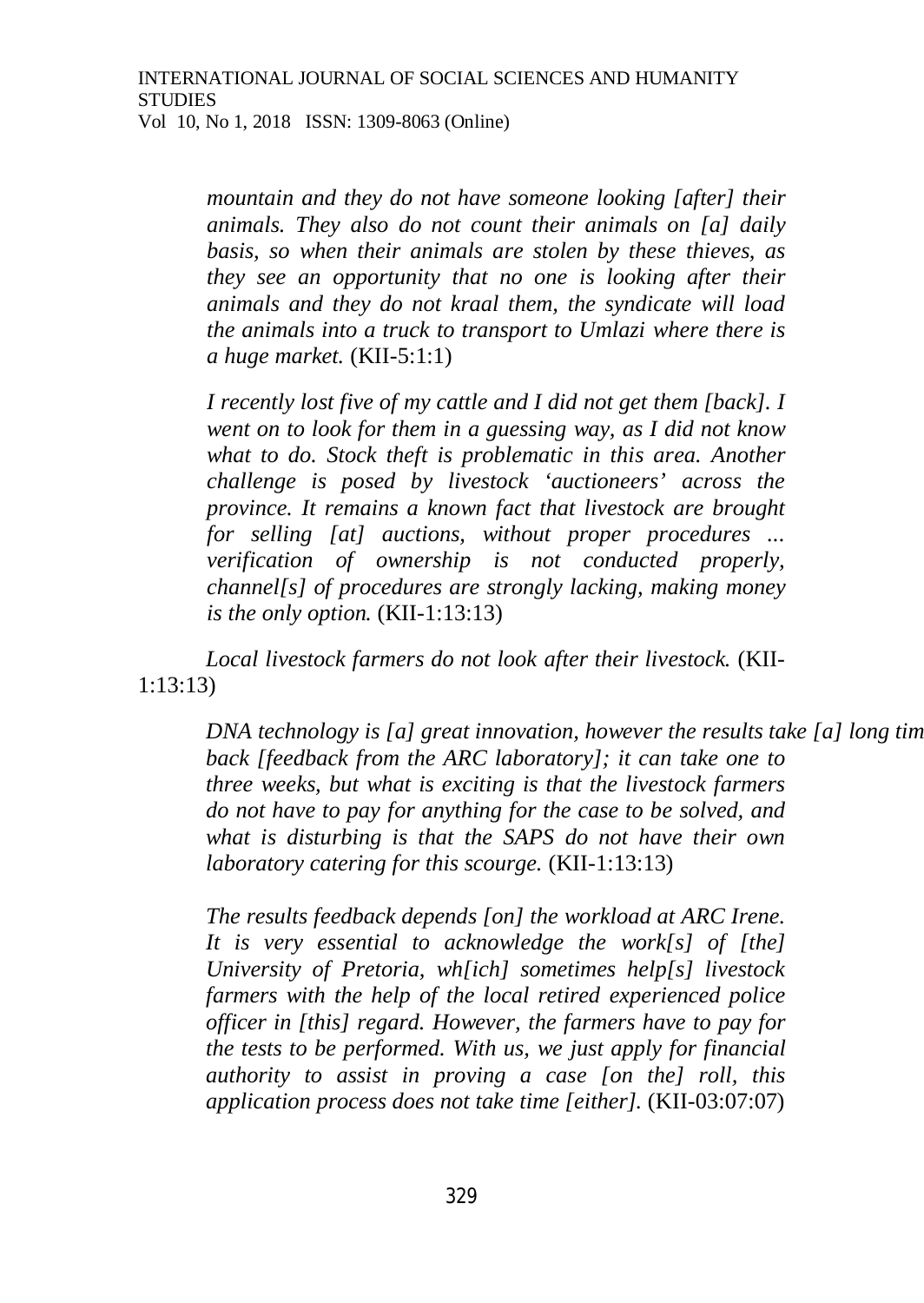*In other cases, we find that the parents of the livestock stolen, slaughtered and lost are no longer alive, sold [the livestock owner did not keep it] and the case cannot be proved.* (KII-1:13:13)

*In cases where one of the parents [instances where the mother is already dead or cannot be found] is still alive, for example a bull with multiple offspring [at] a particular farm [many families own livestock coming from one bull]. This is normally done by someone who already knows how the system works [a suspect among them]. It is very difficult to approach cases of this kind.* (KII-03:07:07)

*The problem refers to the following:*

- *Communal grazing land where there is no person looking after the animals;*
- *They do not count their animals on [a] regular basis;*
- *They do not kraal their animals;*
- *Another problem is that they do not brand-mark their animals. It is a fact that branded animals are unlikely to be stolen because they are branded. They do not brandmark their animals owing to many reasons; one of them relates to cultural reasons (but we are currently educating them about that); and*
- *They also show [a] lack of interest at times, lot[s] of Zulu people are moving to town (urbanisation), they are becoming westernised as teachers and practising other occupations while practising livestock farming in the rural areas of KZN, leaving children looking after their animals. That is the problem, as well as [the fact that] there is no control. Animals that stray on[to] our roads and get involved in an accident ... it can be traced back to the owner and a civil claim can be instituted.* (KII-5:1:1)

On the measures that can be applied to encourage the relevant stakeholders' cooperation towards policing stock theft in their area,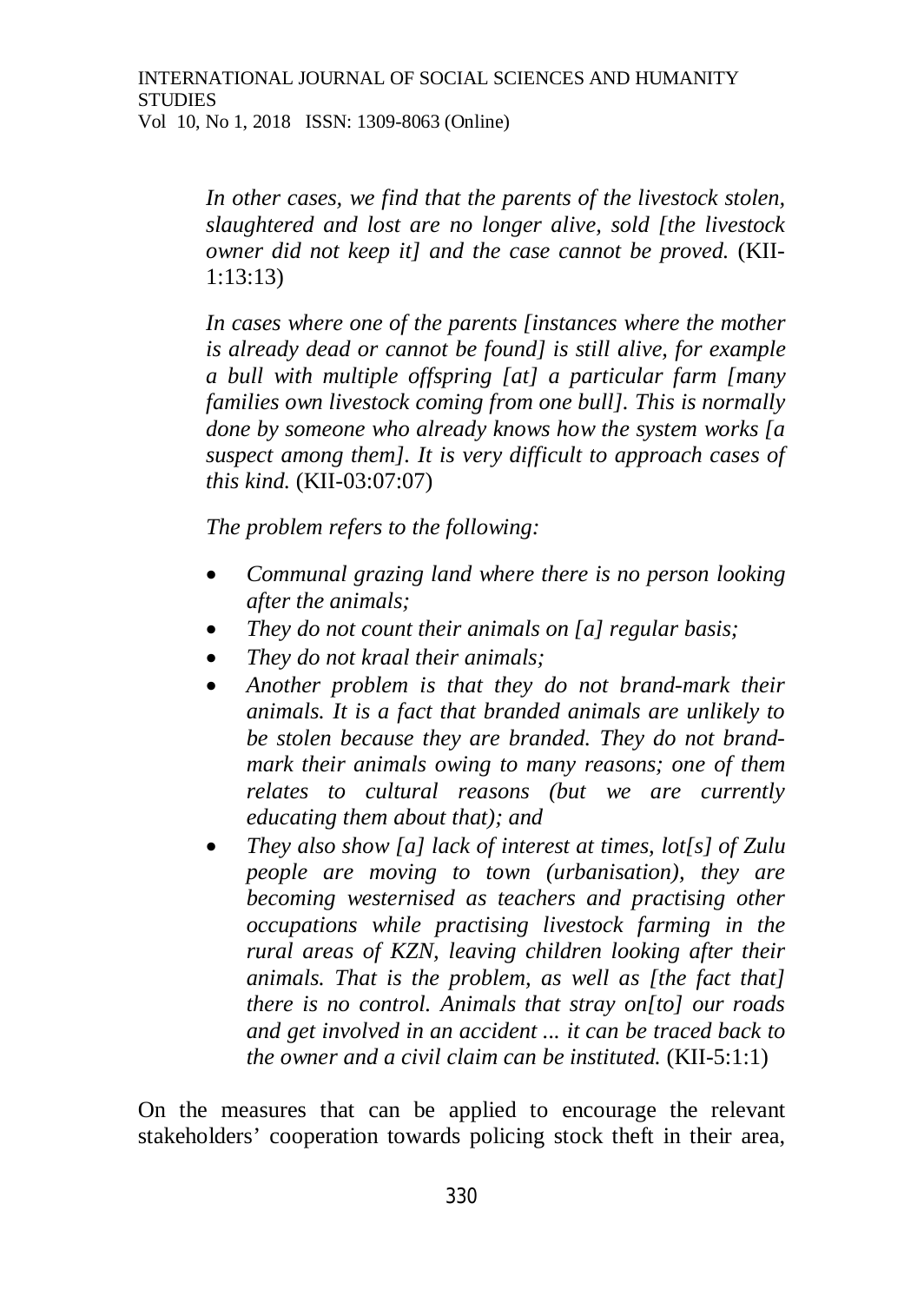the participants called for the integration of conventional methods with technological advances, while venting their frustrations about attempts to combat stock theft in their respective areas. As these two participant noted:

> *At the moment, I do not think it is only our STU, because it once happen[ed] in Moolman where 20 members had only one vehicle to work with, even in this unit we do not have vehicles, the vehicles they give us are 2X4 vehicles and we are now investigating wildlife cases and one cannot go to the parks with the 2X4. Sometimes we do want to go and attend to stock theft cases, but our vehicles are not in good condition and old.* (FGDs-04:16:1)

> *The equipment to use to respond to stock theft in our surroundings [is] the biggest challenge ... we do not have proper vehicles and night vision [goggles], to name [a] few. There are so many things we need to have, to either prevent or combat stock theft. For reference sake: we do not have shaving equipment for livestock, we are currently helped by Sergeant Van der Merwe who uses his own equipment in this regard, when we apply for the necessary equipment they (SAPS) do not give us money, or send us from pillar to post. They are so many things that the SAPS is not doing, but it wants us to work effectively, which we cannot. Those are some of the challenges ... not [the] only challenges we [have]. The other frustrating thing is that sometimes when we talk to them they do not listen; the fact is; we cannot do our job properly without [the] necessary equipment.* (FGDs-04:16:2)

Some of the selected STUs in KZN stated that they require resources and manpower to effectively deal with escalating stock theft in the area. They mentioned that they are under-resourced, thus the procurement of high-end and high-performance vehicles and other pivotal equipment suited to the terrain is needed, along with enhanced means of stock theft investigation. It is therefore essential for the selected STUs in KZN to have a suitable fleet of vehicles, and the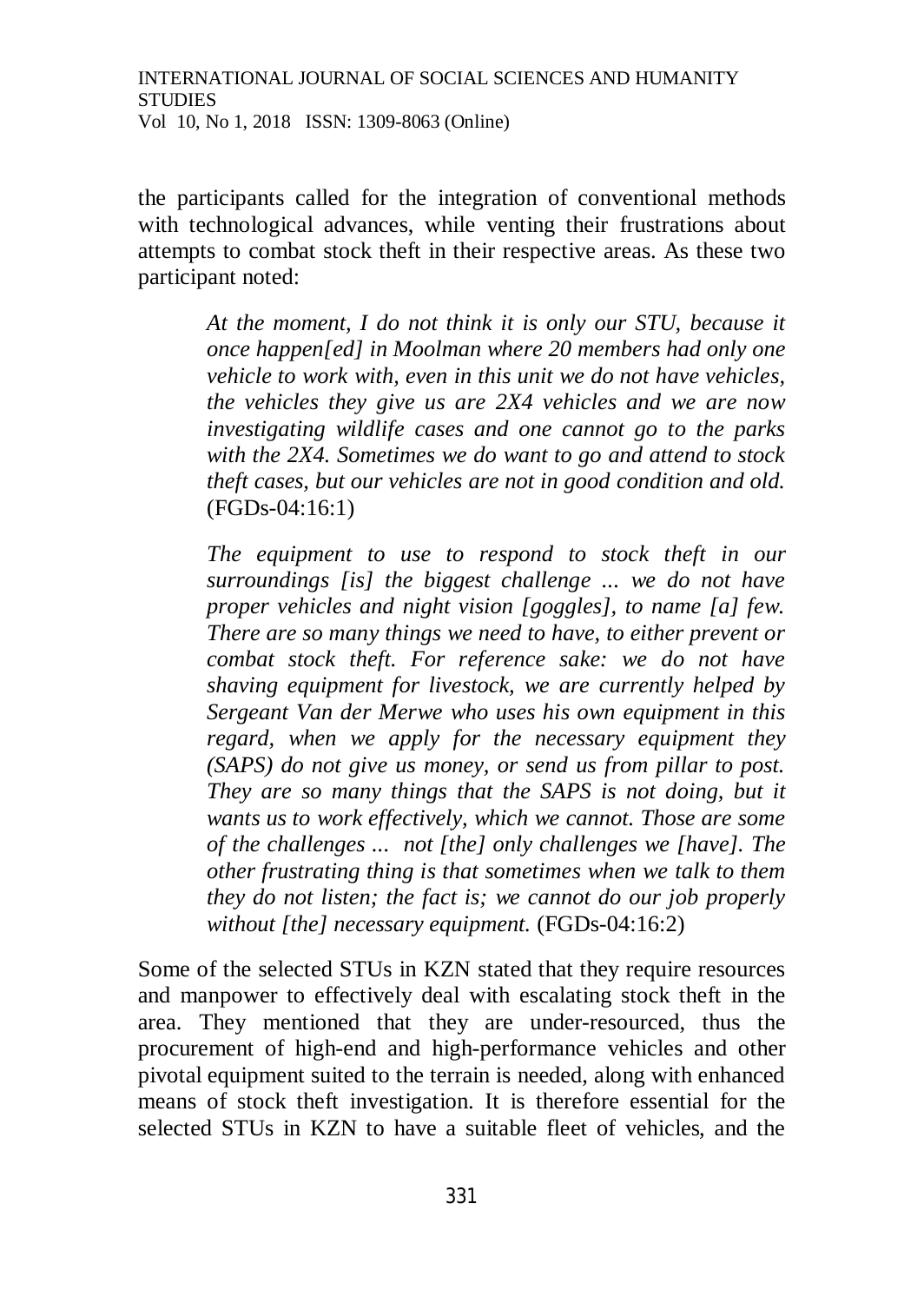appropriate equipment, to be able to reach stock theft and poaching scenes and follow proper investigation procedures. The SAPS STUs should regard the input of all relevant stakeholders in recommending the type of vehicles and equipment they need to keep abreast of current criminal trends.

On the effective use of DNA technology in combating stock theft to influence the rate of prosecution in KZN, the participants were unanimous, stating:

> *The use of DNA technology can be used to improve on the number of cases in which DNA investigations are utilised, [to] give proper coverage in the media on [the] results of trial[s], without explaining detail[s] which can be used by offenders to counter scientific investigations, and [we have to] introduce the LIDCAT database concept to livestock owners.* (KII-06- 02-01)

> *Yes, absolutely, because culprits who would otherwise [have] got away can now be linked to crime scenes. One must further take into account that it is very rare to find willing eyewitnesses in rural communities who are prepared to testify against persons they know, simply because of the fact that once they testify, they live in fear of their lives.* (KII-06-01-01)

> *There is no real impact in [respect of] combatting, but rather in evidence value.* (KII-06-02-01)

> *Yes, however, it should be understood that this requires collective efforts from multi-agencies across KZN, it is not all about the use of DNA technology. The fact is; any methods which we think can be effectively used (which can work for us) to combat stock theft should be applied, although it is very difficult to recover a livestock once it gets stolen or lost. In short, it is very difficult to combat stock theft.* (KII-1:13:13)

> *Yes, this is a collaborative effort, we work closely with ARC Irene and part of the DAFF (animal production) familiarise[s]*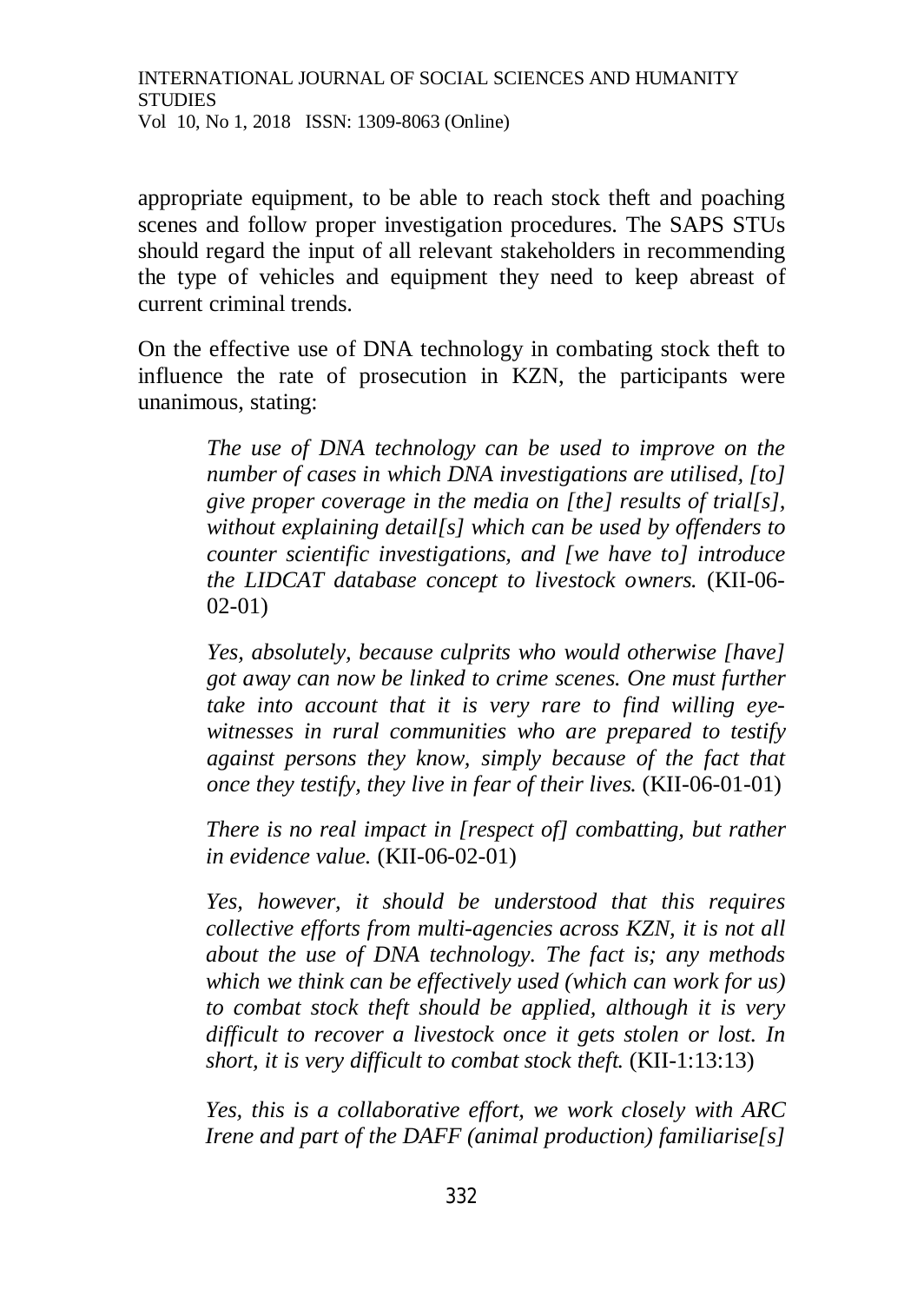*the livestock farmers and communities at large about the use of DNA technology in combating stock theft.* (KII-5:1:1)

On the challenges of using DNA technology to combat stock theft in KZN, participants stated:

> *We make use [of] DNA technology, but we [encounter] a serious problem from our SAPS national head office. I would like you to write it down as it very important; we had instructions that our DNA evidence must be sen[t] for analysis within five days from the moment we receive animal DNA evidence, but now we first have to apply to our SAPS head office for financial authority for the procedures to undergo. This process takes up to three weeks for our head office to finalise th[e] application, in other words it is no [longer] five days ... we are waiting for twenty-six days because it is now twenty-one plus five. In essence, it takes too long to send our evidence to [the] respective laboratories.* (FGDs-04:16:6)

> *Lack [of] trained capacity at stock theft units in the province and DNA investigations cannot be utilised in all instances of stock theft, simply because it does not exist on all crime scenes.* (KII-06-01-02)

When asked about the factors impeding the effectiveness of using DNA technology to combat stock theft in their selected areas, they following was mentioned:

> *While noting the importance of DNA technology in combating stock theft, the[re] are issues that come up, like for instance, we had an issue the other day when one of our members received DNA results samples back from ARC-Irene and I really do not [know] what happen[ed] there, but the case numbers did not correspond with the cases numbers as sent to Irene. When it [came] back, it was completely differen[t] and the results received did not make sense. So we had to send back these results and make a query about it and then after that they eventual[ly] sen[t] back the results with correct case*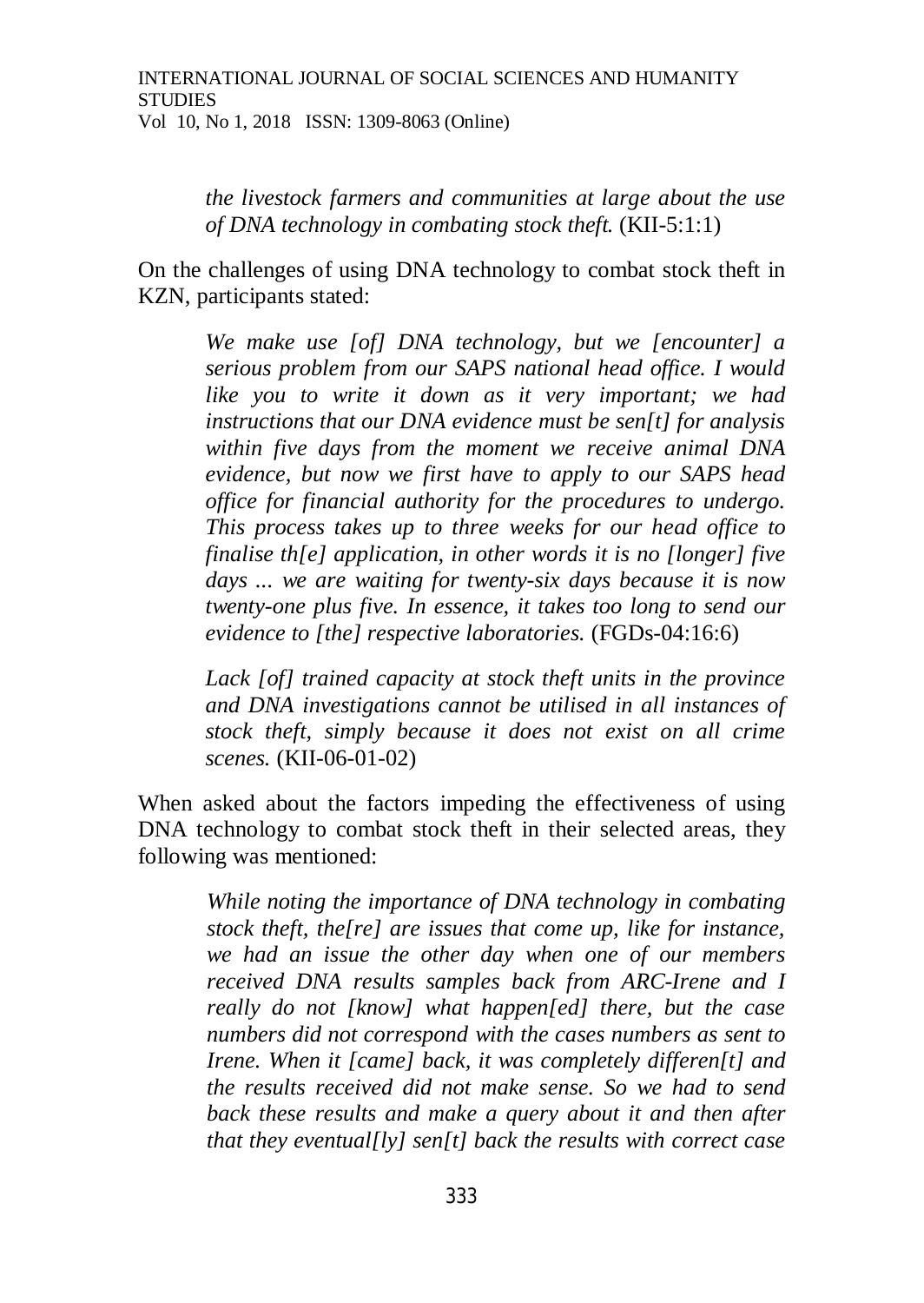*numbers, but incidences of this kind do not happen a lot.* (FGDs-04:16:8)

*The current system does not comply with the systems of the traditional leaders; they can oppose anything with everything (might), that is the reason why we cannot have these improvements. There are more challenges, to be precise.* (KII-01:01:01)

*Quite [a] few of our cases ha[ve] been stricken off the roll because of the fact that we wait longer for the financial authority process to be finalised and still have to send the DNA evidence away and wait for another three to four weeks for the feedback from the laboratory .... In that period of time the court refuses to remand the dockets two and three times, and just strike[s] [them] off the roll. And by that time you receive positive results, then you have another problem, you struggle to go and find the accused as he/she is given bail or out and running away, and [you] struggle to locate that accused, that is also a big challenge that we have.* (FGDs-04:16:6)

*A friend of mine told me that the donkeys walking next to the road belong to no one if it is hit by a car, but if it gets stolen the owners will come forward, they will come after you with all they have, and you will quickly learn who the owner is. It is a big battle over the world, people think stock theft is only a South African problem, it is definitely not only our problem, it is a [problem the] world over.* (KII-01:01:01)

*Some of our local courts do not consider stock theft as priority crime, even when they give convictions they normally give three months or suspend the sentence. It is very important to understand the value of livestock for African people, as it is their back, their money.* (FGDs-04:16:6)

*Communal grazing lands, in that one bull may mate with several cows of different livestock owners over a period of*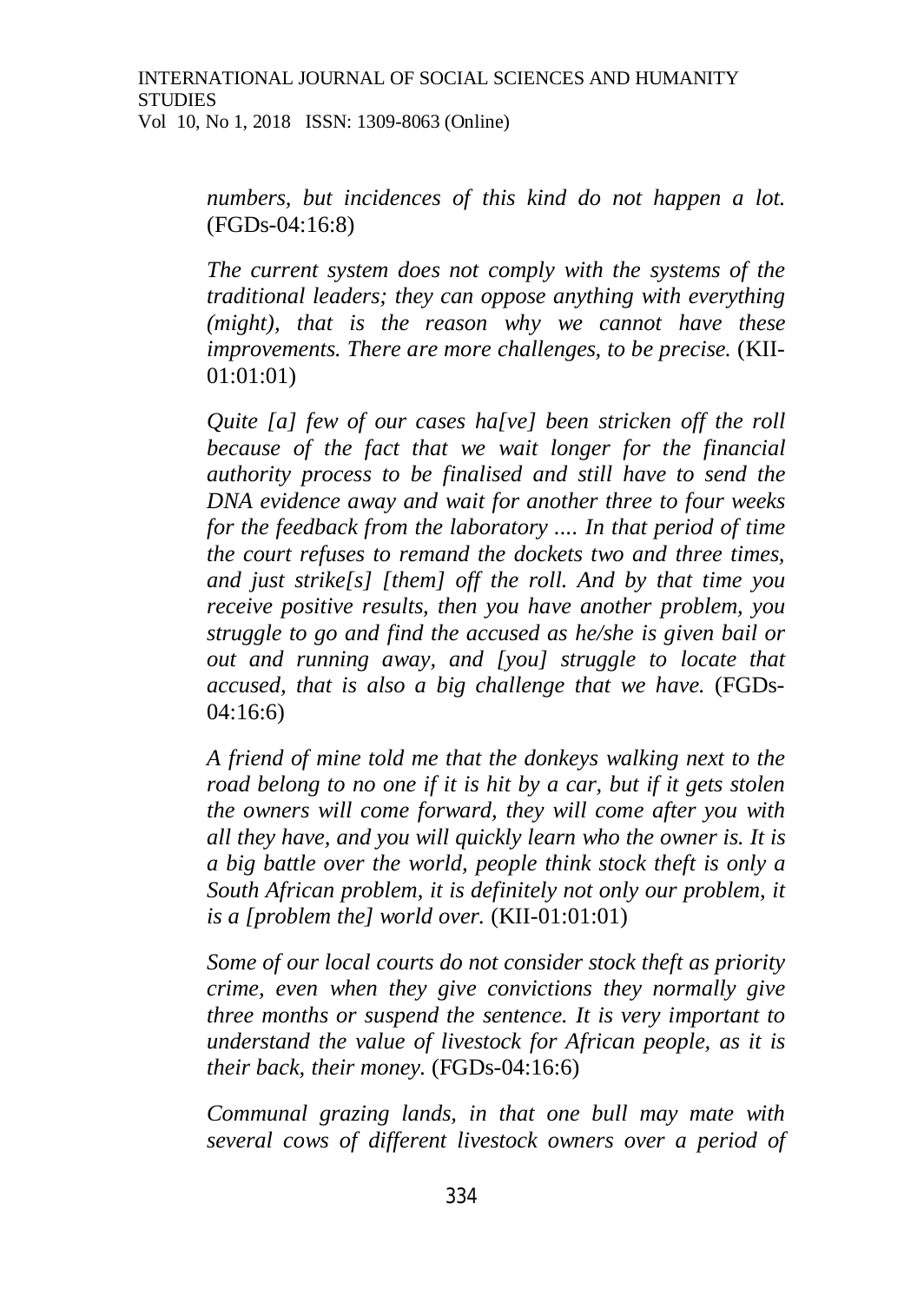*time. When animals are stolen, one will for example find DNA of both parents in the offspring. [There is] little knowledge of LIDCAT utilisation within the livestock owner community. Build [a] secure database for animal identification systems, collect[s] biological materials from individual animals and stor[e] it under ideal condition[s]. In the case of theft or dispute, the system can be used to identify the animal beyond doubt for court purposes, and build a database for research purposes.* (KII-06-01-01)

*We have got another case where I took human DNA using [the] buccal swab evidence method, taken from the suspect's mouth and ha[d] touch-DNA from the recovered firearm to send to Cape Town laboratory. It is five, six months in and we were told that it can take up to a year for them to send the results back. Touch-DNA can directly connect the suspects to the crime scene, if found and proven positive, it is like a fingerprint. We sent the samples and now we do not know which suspect(s) handled the firearm. Only if we can have a method of making this processes quicker, not a method of 'hurry-up-and-wait'. It should be noted that human DNA evidence results take very long to come back, sometimes it can take-up to six, seven months.* (FGDs-04:16:5)

*To be quite honest with you, we have had several problems now at ARC-Irene where I think the people who are currently analysing the DNA evidence are not up to standard. In the past we use[d] to have successes, but lately it is clear that the people doing the analysis are inadequate, we are experiencing [a] couple of problems (in analysing the DNA evidence) there.* (KII 5:1:1)

*The feedback from the laboratory takes long … In a criminal case it can take up to six (06) weeks and sometimes three*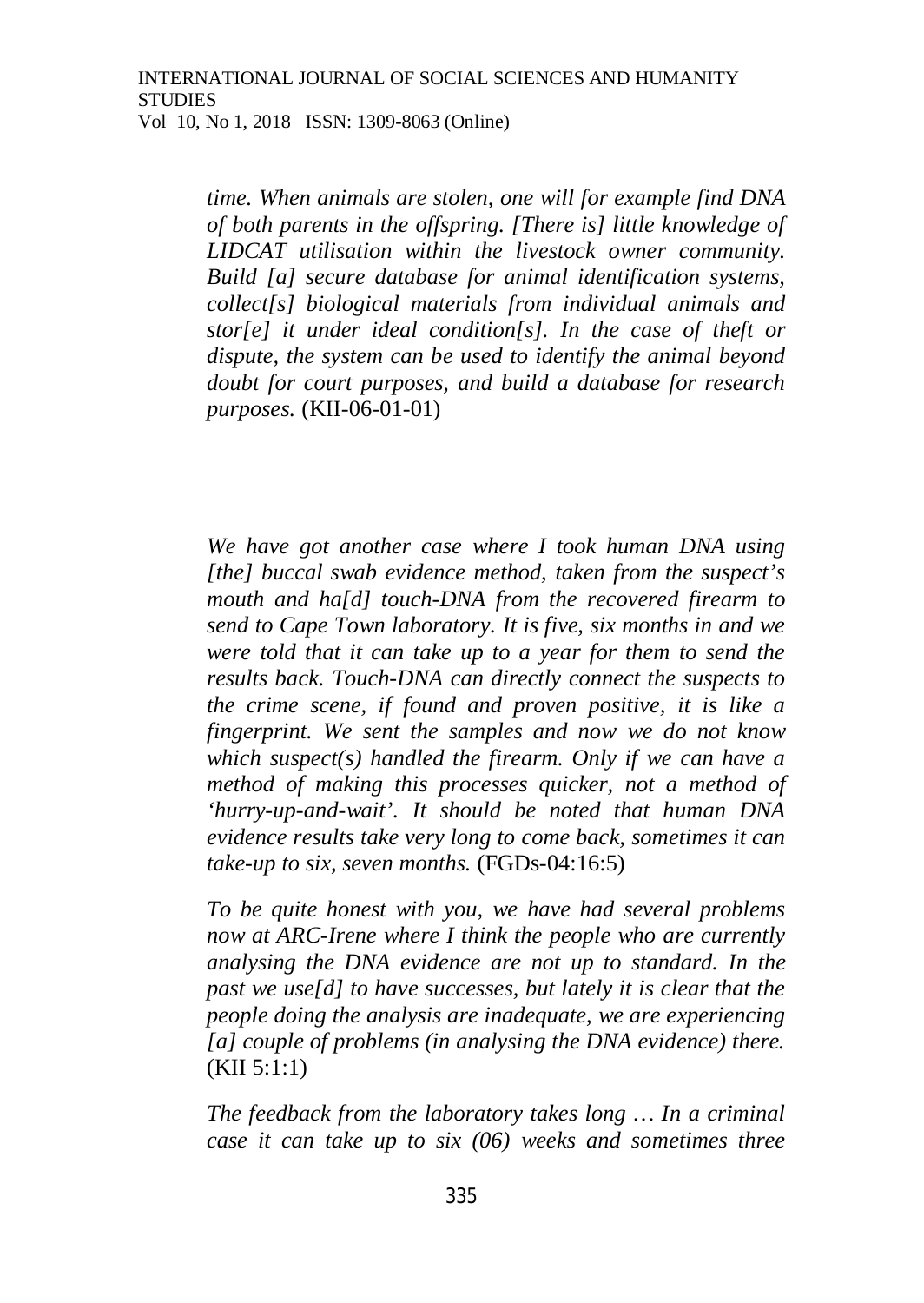*months, the deadline is not adhered to and this create[s] problems with the court[s] of law, as stock theft cases get remanded, but is good to note that they are improving now, it is bit better, but it is a big challenge for us to get the DNA reports quickly.* (KII-5:1:1)

*"These refer to the experienced challenges, among others:*

- *Lack of community involvement in some areas;*
- *Late detection and reporting of cases to SAPS by livestock owners;*
- *Non-marking of livestock by owners;*
- *Improper or non-safeguarding of livestock by owners;*
- *Ineffective actions by livestock owners themselves to prevent stealing of their stock;*
- *Porous international borders (Lesotho, Swaziland & Mozambique), however, cross-border stock theft in KZN is very low in comparison to the total stock theft picture of the province; and*
- *Filling of vacancies at remote STUs because of accommodation and schooling challenges.* (KII-06-01-01)

The view was expressed by the cited authors that criminally convicted SAPS members should, without exception, appear before a board of enquiry, to determine their fitness to hold office, as well as the South African Labour Court. In July 2014, about 173 KZN SAPS members were convicted of criminal offences, while the SAPS has admitted that hundreds of serving police officers are convicted criminals and the figures are shocking, but fail to reveal the full extent of criminality in the police services (Rademeyer & Wilkinson, 2013:np). The police should be placed under severe scrutiny and a comprehensive investigation should be conducted. If found guilty, officials should be charged with stock theft and be convicted.

When asked what strategies were used in their area, to address identified problems (that reduce the effectiveness of efforts to combat stock theft), the majority of participants reported having experienced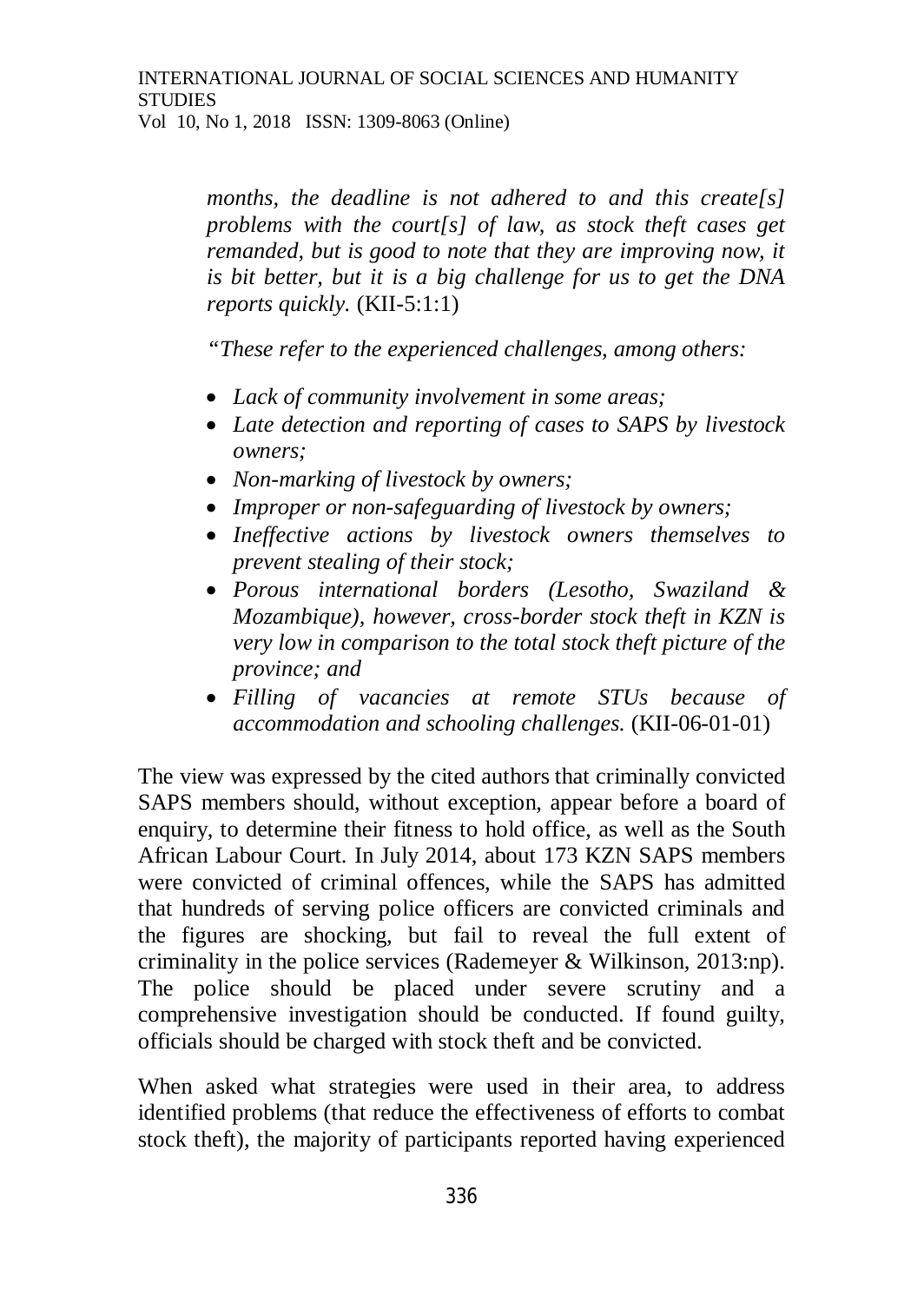or dealt with stock theft cases. They suggested improvements for themselves (livestock farmers), while the local SAPS STUs voiced their own concerns. Both parties made recommendations for combating stock theft holistically, including the following (not in order of importance):

- Local livestock farmers should look after their livestock:
- Livestock farmers should recognise the importance of the Stock Theft Act (57 of 1959), the Animal Identification Act (No. 6 of 2002) and the Criminal Law (Forensic Procedures) Amendment Act (No. 37 of 2013) (the "DNA Act"), to name just three;
- Livestock farmers should frequently count their livestock to avoid the late discovery of thefts, which make any subsequent investigation difficult to initiate and complete;
- Livestock farmers should report stock theft cases immediately, without delay; and
- The majority of local commercial livestock farmers (especially whites) use Radio Frequency Identification (RFID) to control and monitor their livestock's movements within their enclosed facilities. This system is reportedly very expensive for emerging black livestock farmers. This study proposes the optional combination of RFID, Wireless Fidelity (Wi-Fi), Wireless Sensor Node/Network (WSN) and ZigBee to cater for both livestock farming sectors, with the integration of Knowledge Management (KM), DNA tec

Amongst the proposals put forward are the following:

- *Awareness campaigns to communities and livestock owners, to be hosted by the DCSL;*
- *Marking of unmarked livestock by the* Department of Rural Development and Land Reform *(DRDLR); and*
- *Utilisation of Livestock Association meetings, Stock Theft Information Centre (STIC) to educate communities on the following aspects:*
	- *relevant legislation;*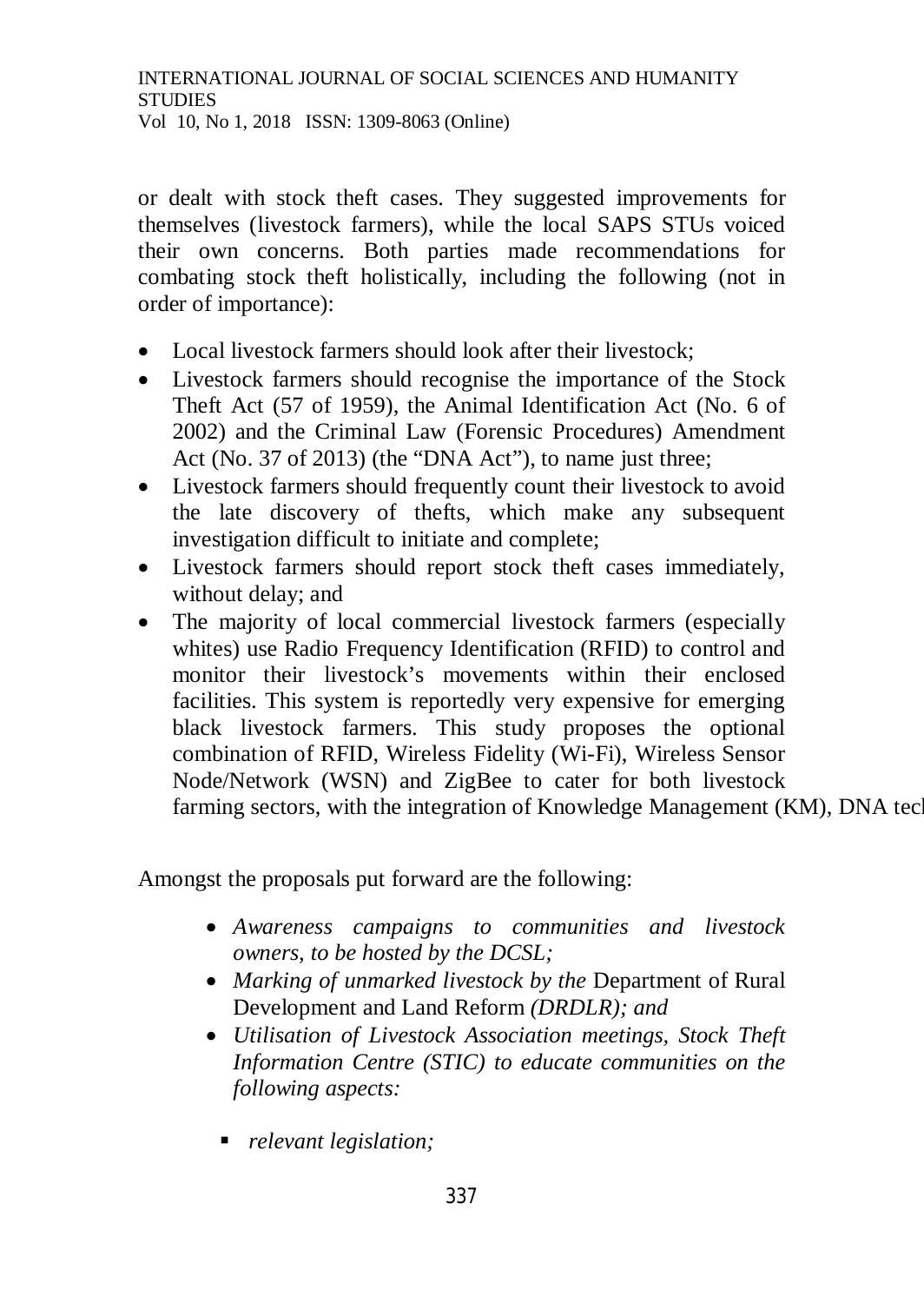- *the marking of livestock;*
- *hints to safeguard livestock;*
- *hints [regarding the] prevention of stock theft; and*
- *the utilisation of LIDCAT methodologies to build a database at AGD of ARC-Irene.* (KII-06-02-01)

*So what we have done from [an] NSTPF perspective: we have applied to use the central analytical facilities (CAF) of [the] University of Stellenbosch, Cape Town as well, but the current government works with tenders, they presently [2016] got this tender with the AGD of ARC-Irene. They just bluntly refused to use any other laboratory. Another thing that makes it little bit difficult is that people do not want to pursue it because it is a [lengthy] process, it does not shorten the process, it does not speed it up, it only prolongs the process, that plays a huge role as well.* (KII-01:01:01)

*I do think that, although I am a very big supporter of tattooing and branding, we can use other means of animal identification and DNA technology is one of them, but the world is improving and changing. There are things like microchips, Bolus (Botswana and Namibia systems). In essence there are so many other means of animal identification. In all honesty, I think one of our biggest problems in [the] SA Constitution is that the status given to the traditional leaders, they have such a big impact on the current CJS. If they do not sign off on anything then that new law just does not get approved, like the Pounds Act [proposed National Animal Pounds Bill – Notice 398 of 2013] we have at the moment. We have struggled for the past three (03) years to get it signed off. It gets delayed at the traditional leaders' zone, they do not want to sign off on anything that is seen as a barrier to them.* (KII-01:01:01)

When the participants were asked about their experience with regard to SAPS feedback about the investigation of stock theft cases in their area, their responses were as follows: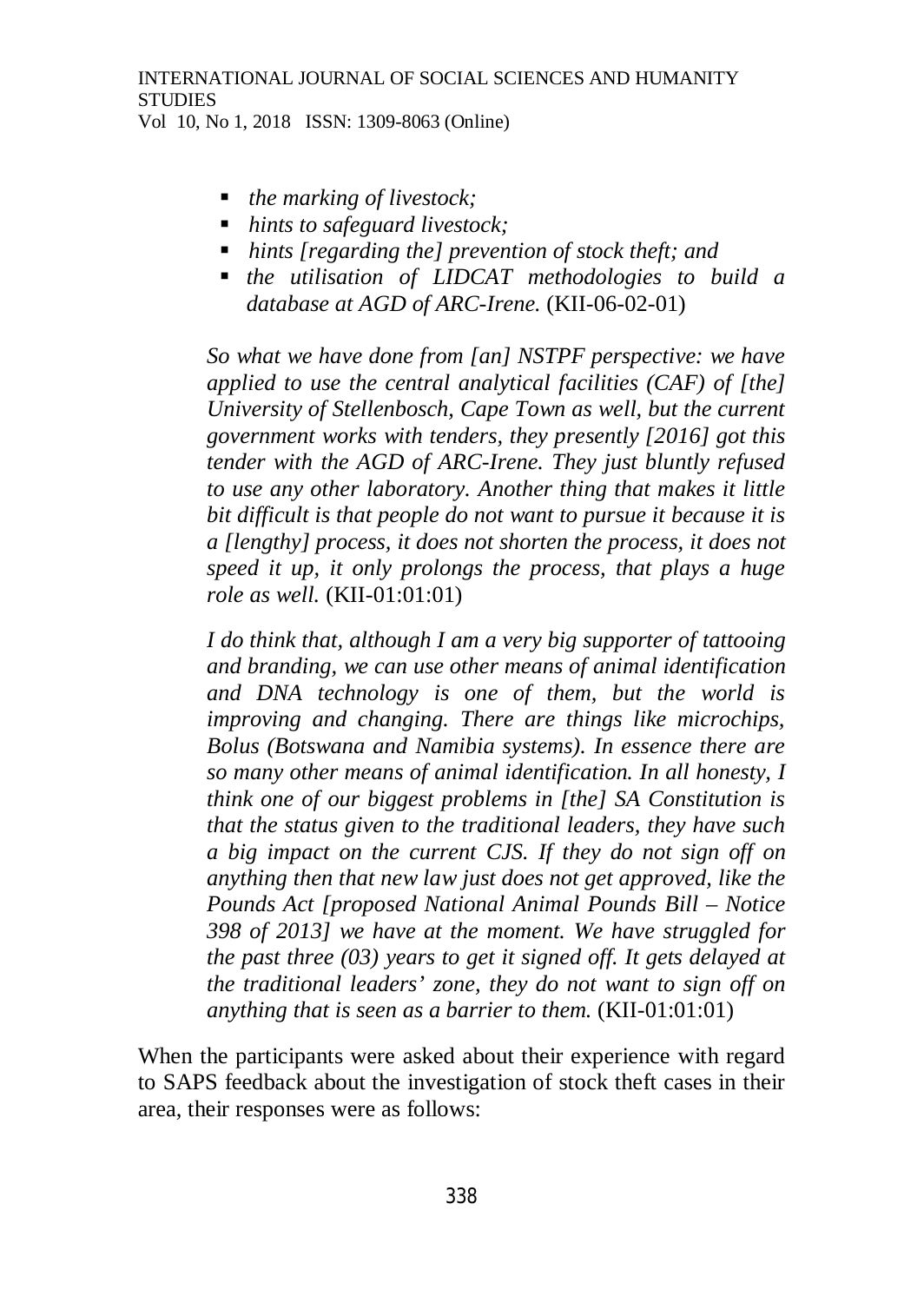*Good, this is a matter that is closely looked at during inspections of case dockets; however, there will always be room for improvement.* (KII-06-01-01)

*We must remember that since we [are] also doing wildlife cases, our DNA evidence also goes to the Pretoria National Zoo; and the Onderstepoort Veterinary Genetics Laboratory at the Faculty of Veterinary Science, University of Pretoria, if it is rhino and elephant, so our DNA go[es] to different places. The main problem is that we have to wait for financial authority from the SAPS head office.* (FGDs-04:16:4)

*But on another level, I think in South Africa this is not a communal farmer problem [any type of livestock farmer fits the bill]. This is a societal problem, we have a problem, we always try to look for problems, we never try to look for solutions, so we will always find reasons of why something is not working, but we struggle to find why things are working well.* (KII-01:01:01)

## **RECOMMENDATIONS AND CONCLUSION**

## **Alignment to DNA technology advances and improvements in selected areas of KZN**

The implementation of DNA technology in combating stock theft in the areas under study is clearly subject to multiple challenges. However, this method should be viewed as an essential means of effectively addressing related crime. Commercial and subsistence rural livestock farmers are strongly advised to embrace technological advances and improvements. They should have access to the associated techniques, and the importance of those tools must be adequately shared, irrespective of geographical demographics. This system should be adopted to add to the already heavily utilised conventional ways of combating crime. Farmers should fully appreciate and understand the value of combining diverse practices to successfully address stock theft in a holistic manner. The value of using DNA technology was not clear to most study participants, thus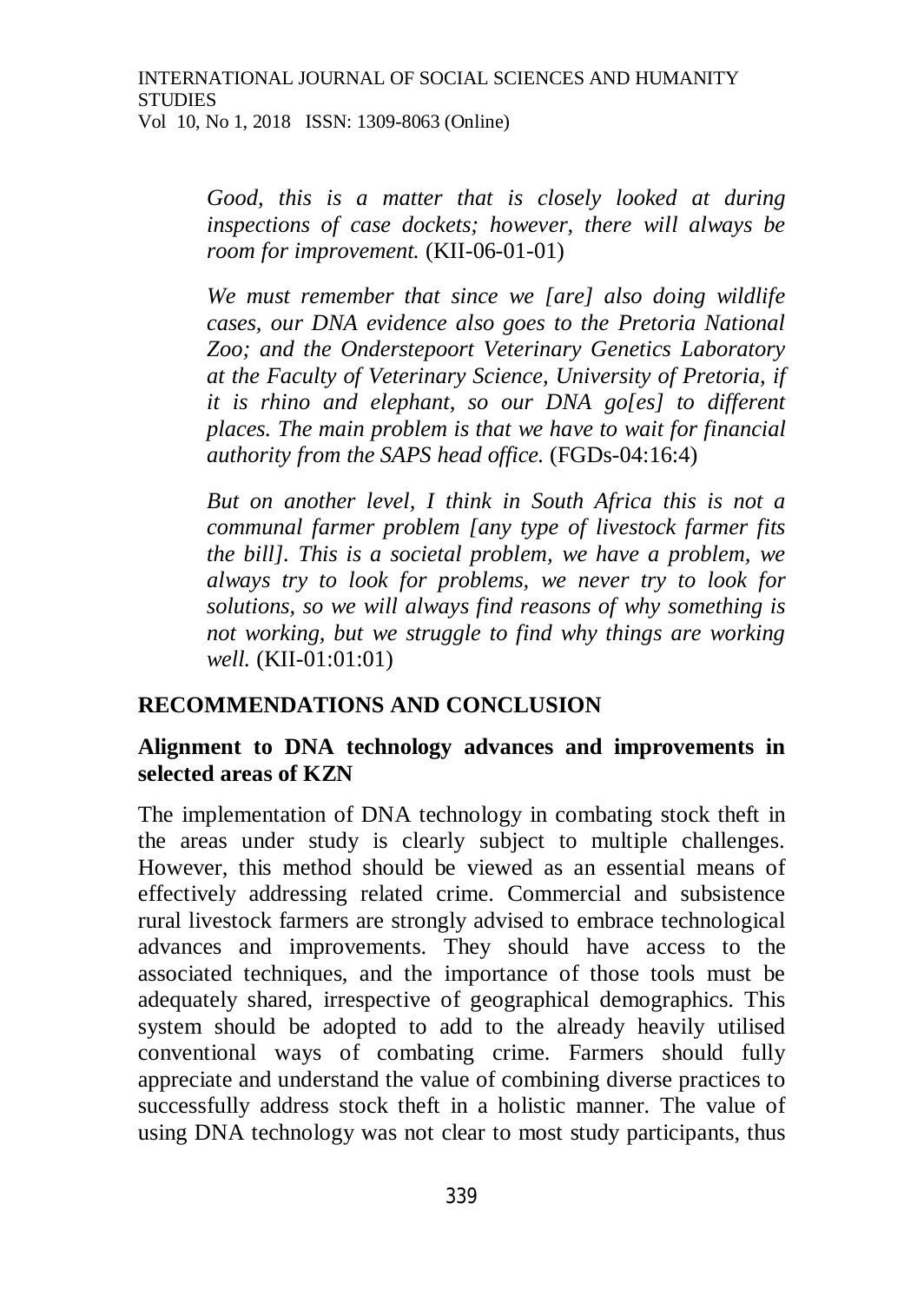instead of using this application they tended to revert to conventional methods, such as brand-marking and tattooing, with greater emphasis tending to be placed on the current legislative framework of the Stock Theft Act (No. 57 of 1959) and the Animal Identification Act (Mo. 6 of 2002), while largely invalidating the use of the new the Criminal Law (Forensic Procedures) Amendment Act (No. 37 of 2013) and related international acts, World Organisation for Animal Health (OIE) standards.

The authors of this article propose that the effective use of DNA technology in combating stock theft can make a positive and significant contribution towards ensuring the safety and protection of livestock, as well as the economies of local communities (Maluleke, 2016:ix).

## **Common use of conventional methods to combat stock theft**

At the time of the study, local livestock farmers in the selected areas of KZN relied heavily on branding and tattooing to protect their livestock against theft, which meant the implementation of DNA technology was underutilised. However, only using one method to combat stock theft cannot effectively and completely address related crimes (Maluleke, 2016:438). The national government should foster relationships with the relevant forensic laboratories across the country, for the effective implementation and utilisation of DNA technology to combat stock theft. The current reliance on AGD of ARC-Irene will not be optimally effective in the long run. The universities of Stellenbosch and Pretoria are examples of notable forensic laboratories which can add significant value through their speedy analysis of DNA evidence. Other private laboratories could also become part of the solution. SAPS management should consider building their own forensic science laboratory, to focus on stock theft in those provinces mostly severely affected by this scourge (KZN included). It is highly recommended that SAPS management reconsider the sole use of AGD of ARC-Irene, as its efficiency and capacity are currently being questioned (Maluleke, 2016:439).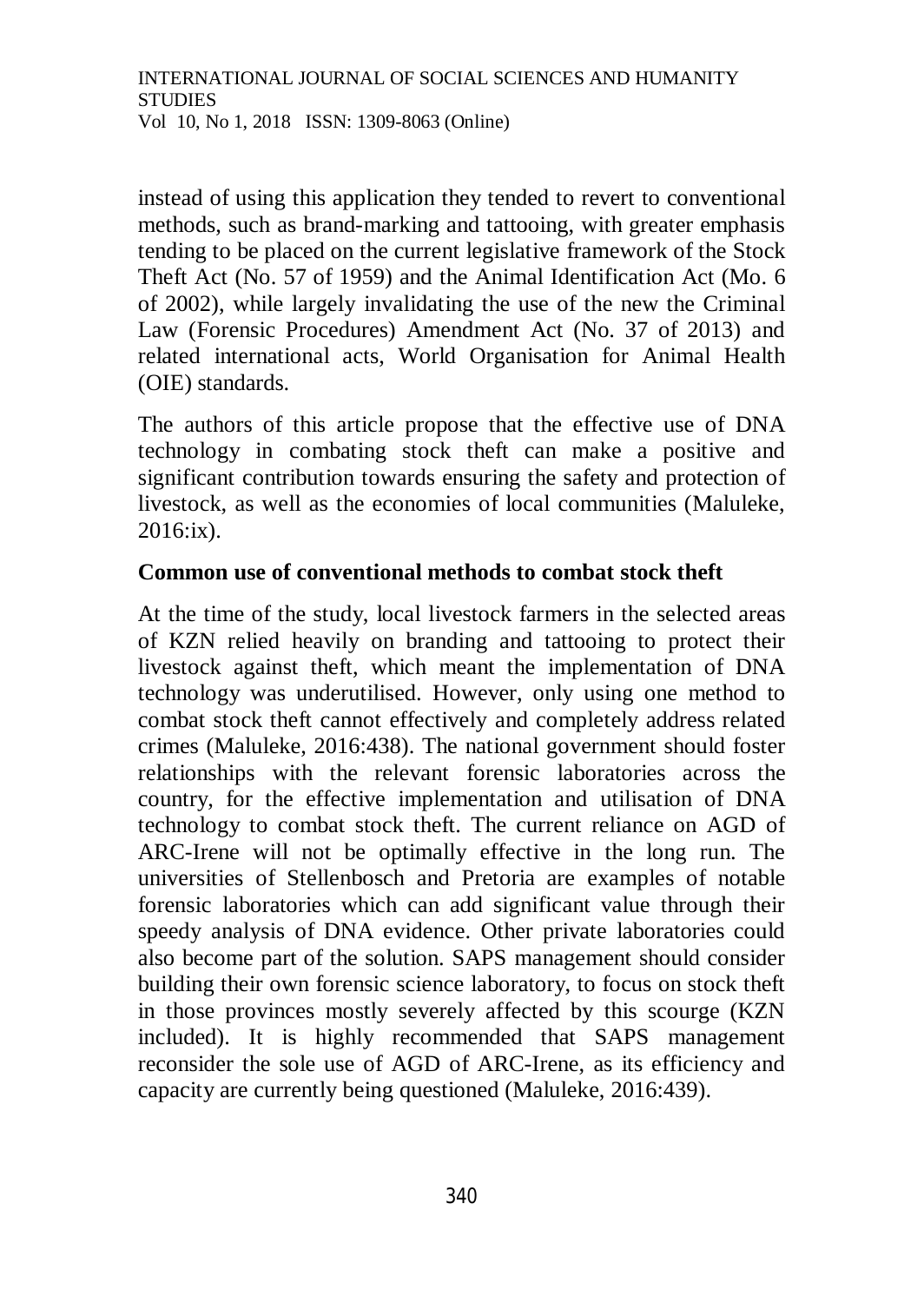## **Inadequate knowledge and application of the use of DNA technology**

Clearly, the majority of participants had limited knowledge of the application of DNA technology in combating stock theft. DNA technology can stem the tide by providing a rapid means of identification, thus acting as a confirmatory forensic tool in animal identification. The value of this application is rapidly gaining momentum, as a means of combating, investigating and preventing crime, be it criminal or civil in nature.

It is recommended that more SAPS STU members be trained specifically in the use of DNA technology. It would be best if each STU had designated DNA technology experts collaborating with forensic laboratories across the country, as this could greatly assist the STUs in their investigations (for example in instances where livestock is stolen, illegally relocated or even slaughtered), by enabling them to use biological samples to link a potential suspect to the crime in question, or to exonerate an innocent person (Maluleke, 2016:440).

# **Lack of empirical studies on the use of DNA technology to combat stock theft**

Maluleke (2016:vii) notes that the available studies on stock theft focus only on prevention through conventional methods. No study has been done on the use of DNA technology in combating stock theft in KZN and other provinces of South Africa. As DNA technology evolves, more applications will emerge to help us understand the genetic make-up of all living organisms. For the purpose of this study, DNA technology offers the means to irrefutably identify livestock. All livestock have a unique DNA profile, and, if such animals are stolen, illegally relocated or even slaughtered, biological samples can simply be taken and their DNA profile compared to those of reference samples to verify their identity, effectively linking perpetrators to crime scenes. The advantage of this practice lies in the identification of criminals with incredible accuracy when biological evidence exists, and in clearing/exonerating persons who have mistakenly been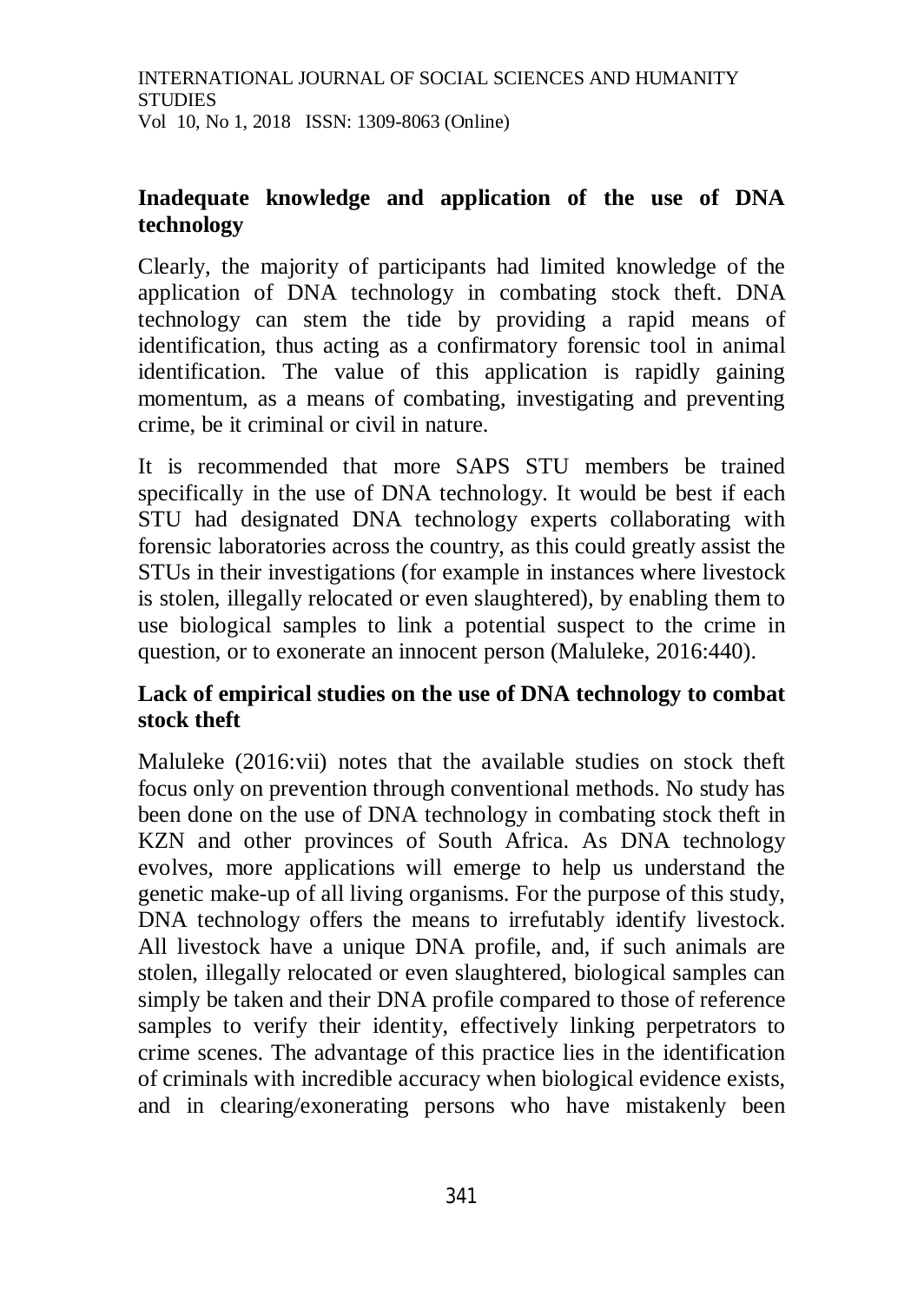accused or convicted of a crime, making it increasingly likely to ensure accuracy and fairness within the CJS.

#### **REFERENCES**

- African Centre for Gene Technologies (ACGT). (2015). *Animal genetics, Irene*. [http://www.acgt.co.za/facilities/animal](http://www.acgt.co.za/facilities/animal-)genetics-irene-2. Accessed: 2015/07/8.
- Chetty, K.D. & Fouché, M.A. (2007). The South African judiciary. In M.A. Fouché (Ed.), *Legal principles of contracts and commercial law*. Durban: LexisNexis.
- De Kock, C. (2015, November). The 2014/2015 crime statistics hope or despair? *Servamus – Community Based Safety & Security Magazine*, 108(11), 12, 13.
- Department of Justice and Constitutional Development, South Africa. (1959). Stock Theft Act (57 of 1959). Pretoria: *Government Printer*.

[http://www.saps.gov.za/docs\\_publs/legislation/juta/news1333.](http://www.saps.gov.za/docs_publs/legislation/juta/news1333.) pdf Accessed: 2016/05/16.

- eNews Channel Africa. (2016). *SAPS outlines the 2016 year programme*, 24 January [Online]. [https://www.enca.com/live/saps-outlines-2016-year](https://www.enca.com/live/saps-outlines-2016-year-)programme?playlist=107 Accessed: 2016/05/03.
- Focus Group Discussions [KZN SAPS STU]*.* (2016). *Interview*. Ladysmith (KZN). (Notes in possession of researchers).
- Fouché, M.A. (2007). The South African judiciary. In M.A. Fouché (Ed.). *Legal principles of contracts and commercial law*. Durban: LexisNexis.
- Greyling, B. (2006). *Fight stock theft with LIDCAT.* UBISI Mail. Animal Genetics and Forensics Division, ARC, March 2006, 13 & 15.
- Key Informant Interview (Anti-stock theft bodies). (2016). *Interview*, KwaZulu-Natal. (Notes in possession of researchers).
- Key Informant Interview (Department of Agriculture, Forestry and Fisheries officials). (2016). *Interview*. Kwa Zulu-Natal. (Notes in possession of researchers).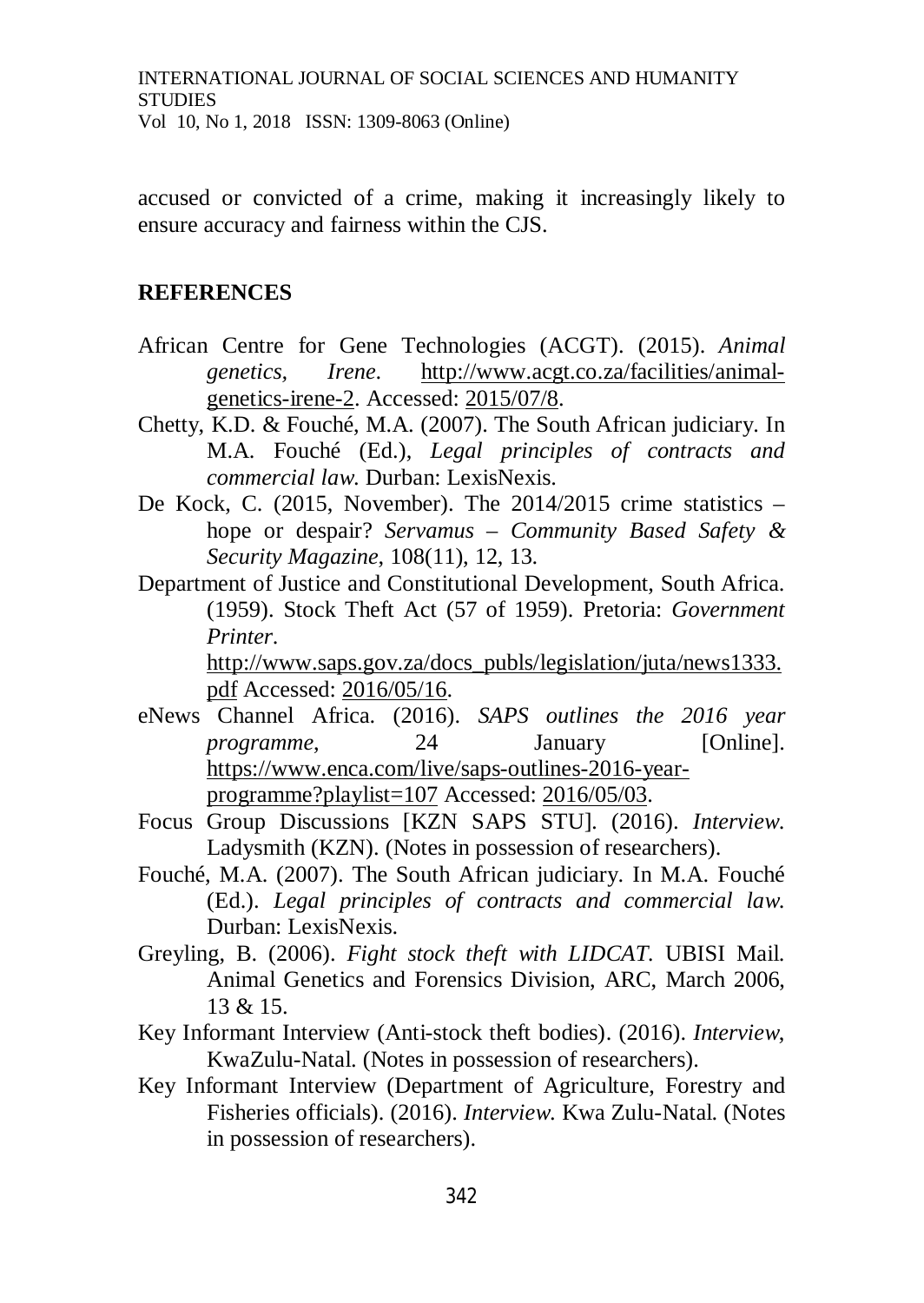- Key Informant Interview (South African Police Service Stock Theft Units members). (2016). *Interview*. Utrecht (Newcastle) and Pietermaritzburg, Kwa Zulu-Natal. (Notes in possession of researchers).
- Key Informant Interview (KwaZulu-Natal South African Police Service Stock Theft Units rovincial coordinator). (2016). *interview*. durban central. (notes in possession of researchers).
- Kubheka, A. (2015). *New hope for drought-hit KZN farmers.* [Radio broadcast], November 30, East Coast Radio. [https://www.ecr.co.za/news-sport/news/new-hope-drought-hit](https://www.ecr.co.za/news-sport/news/new-hope-drought-hit-)kzn-farmers/. Accessed: 2015/12/02.
- KwaZulu-Natal Department of Community Safety and Liaison (KZN DCSL). (2008). *Stock theft in KwaZulu-Natal*. Pietermaritzburg: KZN Department of Community Safety and Liaison, [Online]. [www.kzncomsafety.gov.za/.../0/.../STOCK%20THEFT%201](http://www.kzncomsafety.gov.za/.../0/.../STOCK%20THEFT%201) %20PDF.pdf. Accessed: 2015/11/30.
- Maluleke, W. (2016). *The use of Deoxyribonucleic Acid technology in combating stock theft in South Africa*. Doctoral thesis, Tshwane University of Technology, Pretoria.
- Maré, J. (2014). Play your part to curb stock theft. *Farmer's Weekly*, 6 October [Online]. <http://www.farmersweekly.co.za/article.aspx?id=63563&h=Pl> ay-your-part-to-curb-stock-theft. Accessed: 2015/09/16.
- Myburgh, P.A.J. (2007). *The need for specialisation in the SAPS: The case of the Stock Theft Unit in the Diamondfield Area*. Master's dissertation, University of South Africa, Pretoria.
- National Stock Theft Prevention Forum (NSTPF). (2016). Manual for the prevention of stock theft. In Grobler, K. (Ed.). *The farmer's guide to the prevention and handling of stock theft*. Pretoria: National Stock Theft Prevention Forum in collaboration with the Department of Agriculture, Forestry and Fisheries and Agri Connect (Pty) Ltd.
- Parliamentary Monitoring Group (PMG). (2010). O*verview of stock theft in South Africa*. Department of Agriculture, Forestry and Fisheries [Online]. [https://pmg.org.za/committee](https://pmg.org.za/committee-)meeting/11658/. Accessed: 2016/04/16.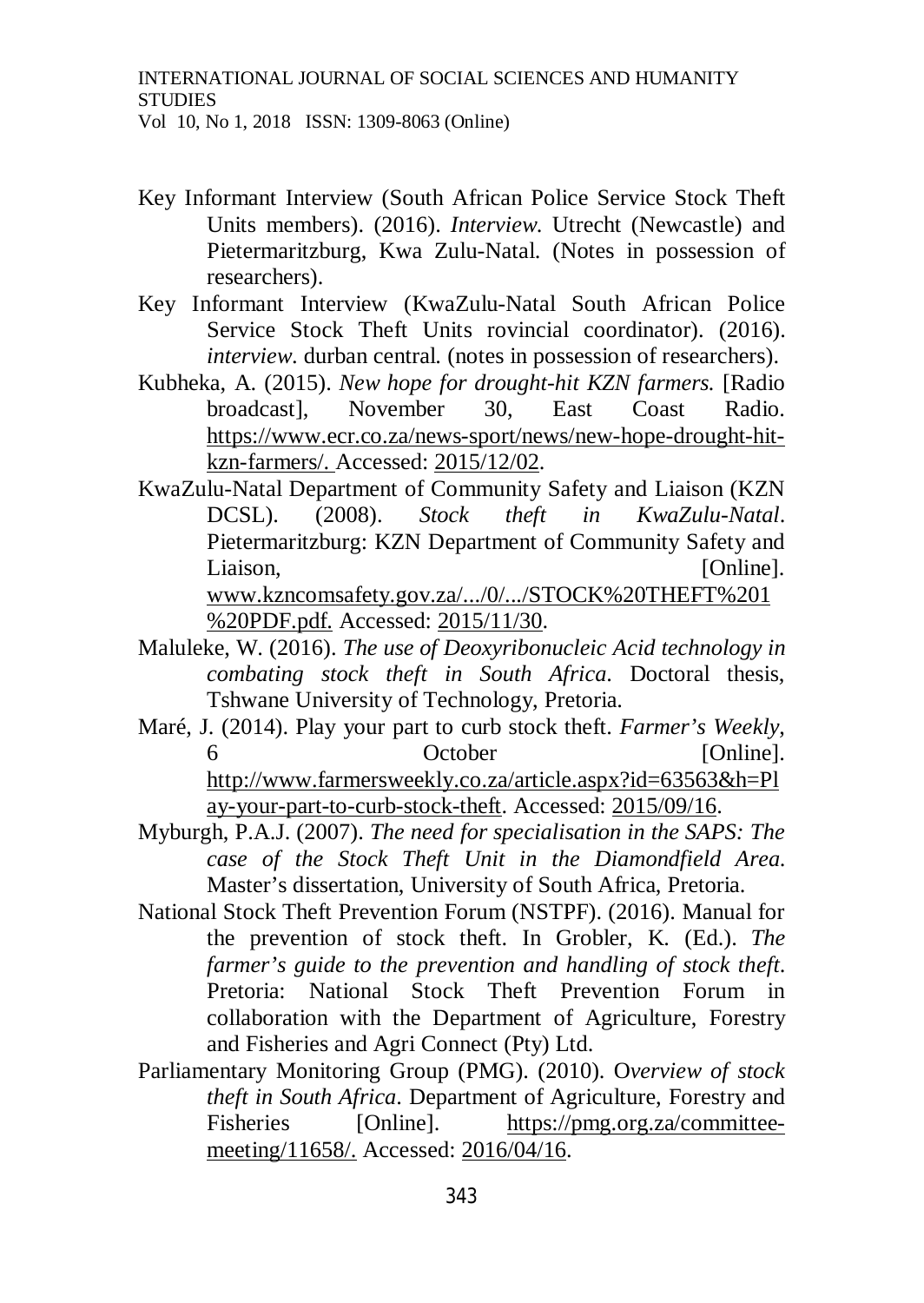- Rademeyer, J. & Wilkinson, K. (2013). *South Africa's criminal cops: Is the rot far worse than we have been told?* Africa Check, 27 August [Online]. [https://africacheck.org/reports/south-africas](https://africacheck.org/reports/south-africas-)criminal-cops-is-the-rot-far-worse-than-we-have-been-told/. Accessed 2018/08/17.
- Republic of South Africa. (1995). Summary of the South African Police Service Act [No. 68 of 1995] (With Amendments). [https://ossafrica.com/esst/index.php?title=Summary\\_of\\_the\\_S](https://ossafrica.com/esst/index.php?title=Summary_of_the_S) outh African Police Service Act%2C no. 68 of 1995 %2 8With\_Amendments%29 Accessed: 2018/08/30.
- Republic of South Africa. (1996). *Constitution of the Republic of South Africa* (as adopted by the Constitutional Assembly on 8 May 1996 and as amended on 11 October 1996). Pretoria: Government Printer.
- Republic of South Africa. (2002, June 3). Animal Identification Act (6 of 2002). *Government Gazette* 769, No. 23479 [Online]. [http://www.saflii.org/za/legis/num\\_act/aia2002189.pdf.](http://www.saflii.org/za/legis/num_act/aia2002189.pdf.) Accessed: 2015/11/16.
- Republic of South Africa*.* (2008). *Identification of Animals*. <https://www.westerncape.gov.za/assets/departments/agricultur> e/identification\_of\_animals\_feb2008\_web.pdf. Accessed: 2015/10/28.
- Republic of South Africa. (2013). Summary: Criminal Law (Forensic Procedures) Amendment Act, 37 of 2013 (the 'DNA Act'). *Government Gazette* 583, No. 37268 [Online]. [http://dnaproject.co.za/new\\_dna/wp](http://dnaproject.co.za/new_dna/wp-)content/uploads/2015/02/SUMMARY-DNA-ACT-37-OF-2013.pdf. Accessed: 2015/10/20.
- Republic of South Africa. (2015). Application for registration of identification mark. <https://www.westerncape.gov.za/sites/www.westerncape.gov.z> a/files/assets/departments/agriculture/application\_for\_registrat ion\_of\_id\_mark-120.pdf. Accessed: 2015/10/28.